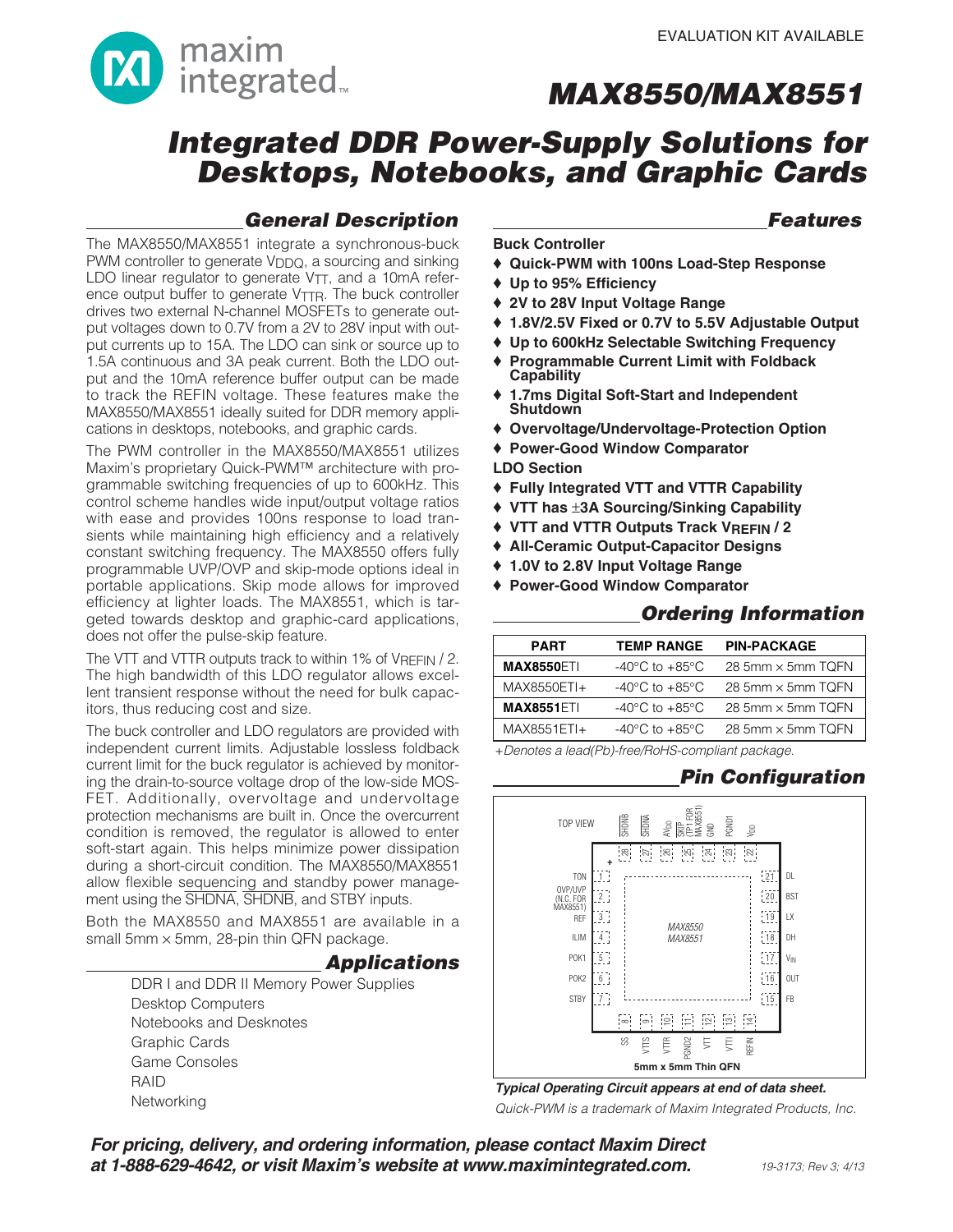# **Integrated DDR Power-Supply Solutions for Desktops, Notebooks, and Graphic Cards**

### **ABSOLUTE MAXIMUM RATINGS**

| SS, POK1, POK2, SKIP, ILIM, FB to GND -0.3V to +6V                |  |
|-------------------------------------------------------------------|--|
| STBY, TON, REF, UVP/OVP to GND -0.3V to (AV <sub>DD</sub> + 0.3V) |  |
|                                                                   |  |
|                                                                   |  |
|                                                                   |  |
|                                                                   |  |
|                                                                   |  |
|                                                                   |  |
|                                                                   |  |

| Continuous Power Dissipation ( $T_A = +70^{\circ}C$ ) |  |
|-------------------------------------------------------|--|
| 28-Pin 5mm x 5mm TQFN (derate 35.7mW/°C               |  |
|                                                       |  |
| Operating Temperature Range 40°C to +85°C             |  |
|                                                       |  |
| Storage Temperature Range -65°C to +165°C             |  |
| Lead Temperature (soldering, 10s)  +300°C             |  |

Stresses beyond those listed under "Absolute Maximum Ratings" may cause permanent damage to the device. These are stress ratings only, and functional operation of the device at these or any other conditions beyond those indicated in the operational sections of the specifications is not implied. Exposure to absolute maximum rating conditions for extended periods may affect device reliability.

## **ELECTRICAL CHARACTERISTICS**

(VIN = +15V, VDD = AVDD = VSHDNA = VSHDNB = VBST = VILIM = 5V, VOUT = VREFIN = VVTTI = 2.5V, UVP/OVP = STBY = FB = SKIP = GND, PGND1 = PGND2 = LX = GND, TON = OPEN, VVTTS = VVTT, TA = -40°C to +85°C, unless otherwise noted. Typical values are at  $T_A = +25$ °C.) (Note 1)

| <b>PARAMETER</b>                                              | <b>SYMBOL</b>                      | <b>CONDITIONS</b>                                                |                                            | <b>MIN</b>     | <b>TYP</b>     | <b>MAX</b> | <b>UNITS</b> |  |
|---------------------------------------------------------------|------------------------------------|------------------------------------------------------------------|--------------------------------------------|----------------|----------------|------------|--------------|--|
| <b>MAIN PWM CONTROLLER</b>                                    |                                    |                                                                  |                                            |                |                |            |              |  |
| Input Voltage Range                                           | <b>V<sub>IN</sub></b>              |                                                                  |                                            | $\overline{c}$ |                | 28         | $\vee$       |  |
|                                                               | V <sub>DD</sub> , AV <sub>DD</sub> |                                                                  |                                            | 4.5            |                | 5.5        |              |  |
| Output Adjust Range                                           | <b>VOUT</b>                        |                                                                  |                                            | 0.7            |                | 5.5        | $\vee$       |  |
|                                                               |                                    | $FB = OUT$                                                       |                                            | 0.693          | 0.7            | 0.707      |              |  |
| Output Voltage Accuracy<br>(Note 2)                           |                                    | $FB = GND$                                                       |                                            | 2.47           | 2.5            | 2.53       | $\vee$       |  |
|                                                               |                                    | $FB = VDD$                                                       |                                            | 1.78           | 1.8            | 1.82       |              |  |
| Soft-Start Ramp Time                                          | tss                                |                                                                  | Rising edge of SHDNA to full current limit |                | 1.7            |            | ms           |  |
| On-Time                                                       |                                    |                                                                  | $TON = GND (600kHz)$                       | 170            | 194            | 219        |              |  |
|                                                               | ton                                | $V_{IN} = 15V$ ,<br>$V_{OUT} = 1.5V$<br>(Note 3)                 | $TON = REF (450kHz)$                       | 213            | 243            | 273        | ns           |  |
|                                                               |                                    |                                                                  | $TON = OPEN (300kHz)$                      | 316            | 352            | 389        |              |  |
|                                                               |                                    |                                                                  | $TON = AVDD (200kHz)$                      | 461            | 516            | 571        |              |  |
| Minimum Off-Time                                              | toff MIN                           | (Note 3)                                                         |                                            |                | 300            | 450        | ns           |  |
| V <sub>IN</sub> Quiescent Supply Current                      | <b>I</b> IN                        |                                                                  |                                            |                | 25             | 40         | μA           |  |
| V <sub>IN</sub> Shutdown Supply Current                       |                                    | $\overline{\text{SHDNA}} = \overline{\text{SHDNB}} = \text{GND}$ |                                            |                | 1              | 5          | μA           |  |
|                                                               |                                    | All on (PWM, VTT, and VTTR on)                                   |                                            |                | 2.5            | 5          | mA           |  |
|                                                               |                                    | $\overline{\text{SHDNA}}$ = GND (only VTT and VTTR on)           |                                            |                | 2              | 4          |              |  |
| AV <sub>DD</sub> Quiescent Supply Current                     | <b>AVDD</b>                        | STBY = AV <sub>DD</sub> (only VTTR and PWM on)                   |                                            |                | 1              | 2          |              |  |
|                                                               |                                    | $\overline{\text{SHDNB}}$ = GND (only PWM on)                    |                                            |                | 0.5            | 1          |              |  |
| AV <sub>DD</sub> + V <sub>DD</sub> Shutdown Supply<br>Current |                                    | $\overline{\text{SHDNA}} = \overline{\text{SHDNB}} = \text{GND}$ |                                            |                | $\overline{c}$ | 10         | μA           |  |
| AV <sub>DD</sub> Undervoltage-Lockout                         |                                    | Rising edge of VIN                                               |                                            | 4.1            | 4.25           | 4.4        | $\vee$       |  |
| Threshold                                                     | Hysteresis                         |                                                                  |                                            | 50             |                | mV         |              |  |
| V <sub>DD</sub> Quiescent Supply Current                      | <b>IVDD</b>                        | Set $VFB = 0.8V$                                                 |                                            |                | 1              | 5          | $\mu A$      |  |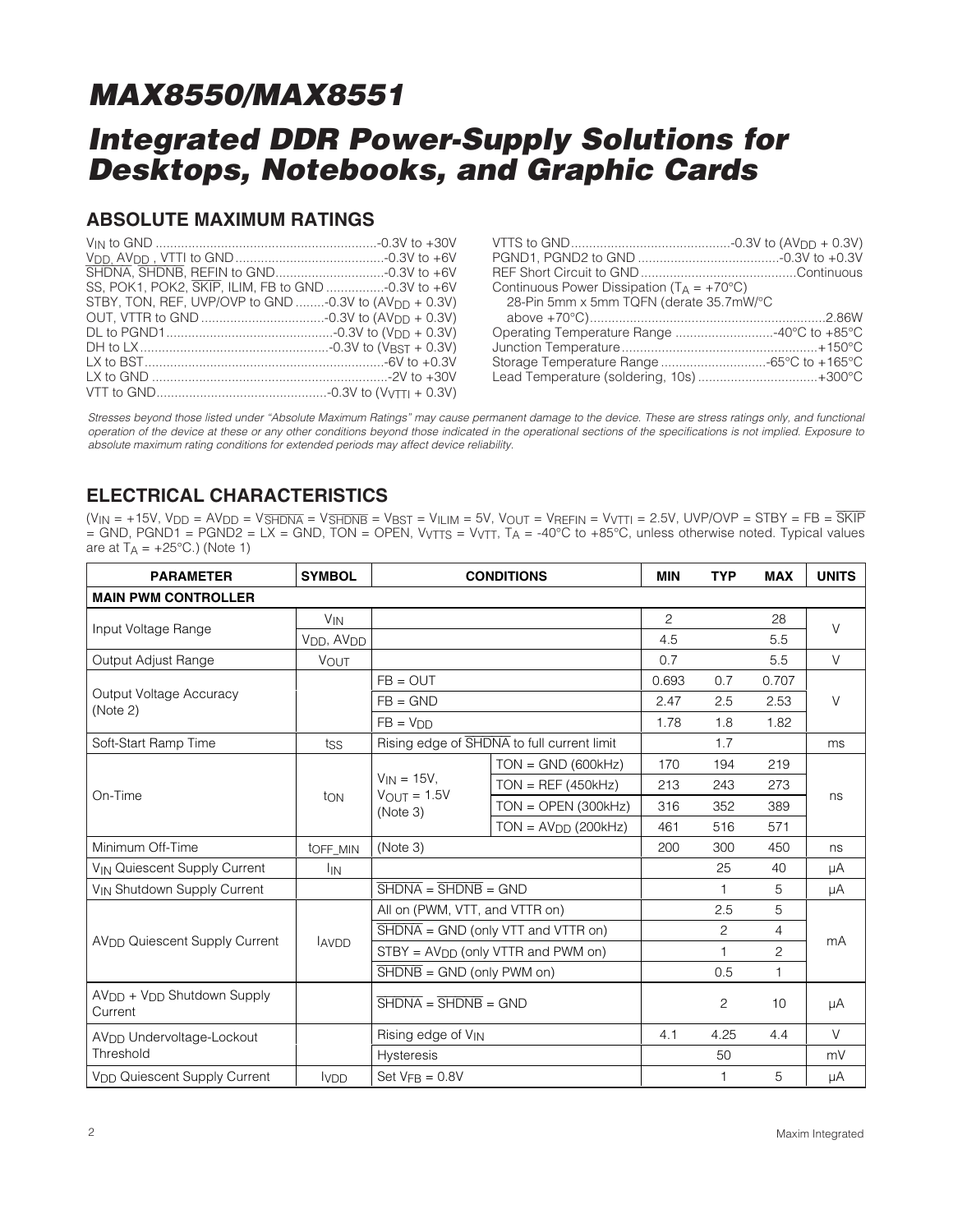# **Integrated DDR Power-Supply Solutions for Desktops, Notebooks, and Graphic Cards**

## **ELECTRICAL CHARACTERISTICS (continued)**

(VIN = +15V, VDD = AVDD = VSHDNA = VSHDNB = VBST = VILIM = 5V, VOUT = VREFIN = VVTTI = 2.5V, UVP/OVP = STBY = FB = SKIP = GND, PGND1 = PGND2 = LX = GND, TON = OPEN, VVTTS = VVTT, TA = -40°C to +85°C, unless otherwise noted. Typical values are at  $T_A = +25$ °C.) (Note 1)

| <b>PARAMETER</b>                                              | <b>SYMBOL</b> | <b>CONDITIONS</b>                                                             | <b>MIN</b> | <b>TYP</b>     | <b>MAX</b> | <b>UNITS</b>    |
|---------------------------------------------------------------|---------------|-------------------------------------------------------------------------------|------------|----------------|------------|-----------------|
| <b>REFERENCE</b>                                              |               |                                                                               |            |                |            |                 |
| Reference Voltage                                             | <b>VREF</b>   | $AVDD = 4.5V$ to 5.5V; IREF = 0                                               | 1.98       | $\overline{c}$ | 2.02       | V               |
| Reference Load Regulation                                     |               | $I_{REF} = 0$ to $50\mu A$                                                    |            |                | 0.01       | V               |
|                                                               |               | VREF rising                                                                   |            | 1.93           |            | V               |
| REF Undervoltage Lockout                                      |               | Hysteresis                                                                    |            | 300            |            | mV              |
| <b>FAULT DETECTION</b>                                        |               |                                                                               |            |                |            |                 |
| <b>OVP Trip Threshold</b><br>(Referred to Nominal VOUT)       |               | $UVP/OVP = AVDD (Note 4)$                                                     | 112        | 116            | 120        | %               |
| <b>UVP Trip Threshold</b><br>(Referred to Nominal VOUT)       |               |                                                                               | 65         | 70             | 75         | %               |
| POK1 Trip Threshold                                           |               | Lower level, falling edge, 1% hysteresis                                      | 87         | 90             | 93         |                 |
| (Referred to Nominal VOUT)                                    |               | Upper level, rising edge, 1% hysteresis                                       | 107        | 110            | 113        | %               |
| POK2 Trip Threshold<br>(Referred to Nominal V <sub>VTTS</sub> |               | Lower level, falling edge, 1% hysteresis                                      | 87.5       | 90             | 92.5       | $\%$            |
| and V <sub>VTTR</sub> )                                       |               | Upper level, rising edge, 1% hysteresis                                       | 107.5      | 110            | 112.5      |                 |
| <b>UVP Blanking Time</b>                                      |               | From rising edge of SHDNA                                                     | 10         | 20             | 40         | ms              |
| OVP, UVP, POK_Propagation<br>Delay                            |               | OVP not applicable in MAX8551                                                 |            | 10             |            | μs              |
| POK_Output Low Voltage                                        |               | $ISINK = 4mA$                                                                 |            |                | 0.3        | V               |
| POK_ Leakage Current                                          |               | $VPOK = 5.5V$ , $VFB = 0.8V$ , $VVTTS = 1.3V$                                 |            |                | 1          | μA              |
| ILIM Adjustment Range                                         | VILIM         |                                                                               | 0.25       |                | 2.00       | V               |
| ILIM Input Leakage Current                                    |               |                                                                               |            |                | 0.1        | μA              |
| Current-Limit Threshold (Fixed)<br>PGND1 to LX                |               |                                                                               | 45         | 50             | 55         | mV              |
| Current-Limit Threshold<br>(Adjustable) PGND1 to LX           |               | $VILIM = 2V$                                                                  | 170        | 200            | 235        | mV              |
| Current-Limit Threshold (Negative<br>Direction) PGND1 to LX   |               | $\overline{\text{SKIP}}$ = AV <sub>DD</sub> (Note 4)                          | $-75$      | -60            | $-45$      | mV              |
| Current-Limit Threshold (Negative<br>Direction) PGND1 to LX   |               | $\overline{\text{SKIP}}$ = AV <sub>DD</sub> , V <sub>ILIM</sub> = 2V (Note 4) |            | $-250$         |            | mV              |
| Zero-Crossing Detection<br>Threshold PGND1 to LX              |               |                                                                               |            | 3              |            | mV              |
| Thermal-Shutdown Threshold                                    |               |                                                                               |            | $+160$         |            | °C              |
| Thermal-Shutdown Hysteresis                                   |               |                                                                               |            | 15             |            | $\rm ^{\circ}C$ |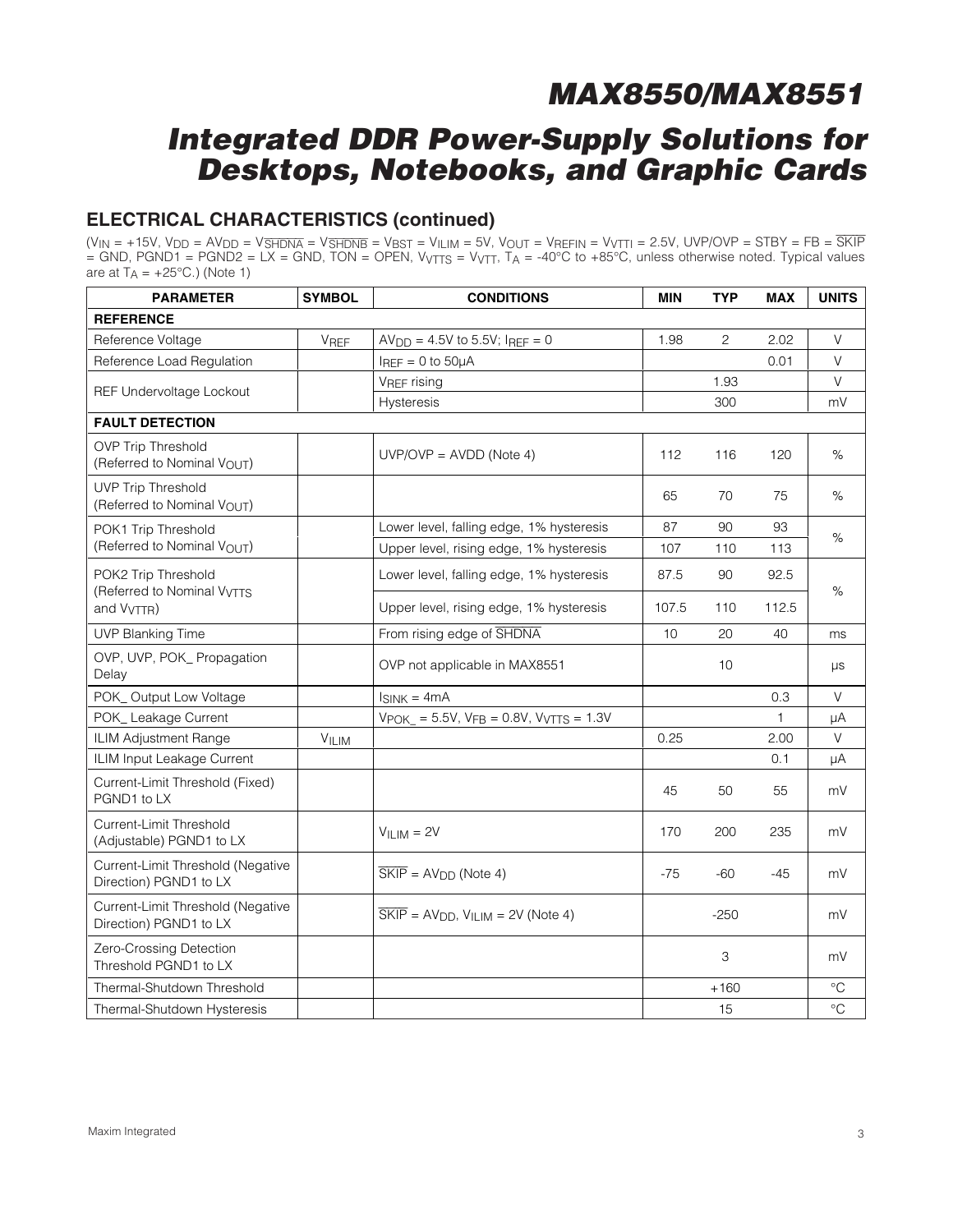# **Integrated DDR Power-Supply Solutions for Desktops, Notebooks, and Graphic Cards**

## **ELECTRICAL CHARACTERISTICS (continued)**

(VIN = +15V, VDD = AVDD = VSHDNA = VSHDNB = VBST = VILIM = 5V, VOUT = VREFIN = VVTTI = 2.5V, UVP/OVP = STBY = FB = SKIP = GND, PGND1 = PGND2 = LX = GND, TON = OPEN, VVTTS = VVTT, TA = -40°C to +85°C, unless otherwise noted. Typical values are at  $T_A = +25$ °C.) (Note 1)

| <b>PARAMETER</b>                                               | <b>SYMBOL</b> | <b>CONDITIONS</b>        | <b>MIN</b>      | <b>TYP</b> | <b>MAX</b> | <b>UNITS</b> |  |
|----------------------------------------------------------------|---------------|--------------------------|-----------------|------------|------------|--------------|--|
| <b>MOSFET DRIVERS</b>                                          |               |                          |                 |            |            |              |  |
| DH Gate-Driver On-Resistance                                   |               | $V$ BST - $V$ LX = 5 $V$ |                 | 1          | 4          | Ω            |  |
| DL Gate-Driver On-Resistance in<br><b>High State</b>           |               |                          |                 | 1          | 4          | $\Omega$     |  |
| DL Gate-Driver On-Resistance in<br>Low State                   |               |                          |                 | 0.5        | 3          | $\Omega$     |  |
| Dead Time (Additional to                                       |               | DH falling to DL rising  |                 | 30         |            |              |  |
| Adaptive Delay)                                                |               | DL falling to DH rising  |                 | 30         |            | ns           |  |
| <b>INPUTS AND OUTPUTS</b>                                      |               |                          |                 |            |            |              |  |
| Logic Input Threshold                                          |               | Rising edge              | 1.20            | 1.7        | 2.20       | $\vee$       |  |
| (SHDN_, STBY, SKIP (Note 4))                                   |               | <b>Hysteresis</b>        |                 | 225        |            | mV           |  |
| Logic Input Current<br>(SHDN_, STBY, SKIP (Note 4))            |               |                          | $-1$            |            | $+1$       | μA           |  |
| Dual-Mode <sup>™</sup> Input Logic                             |               | Low (2.5V output)        |                 |            | 0.05       | $\vee$       |  |
| Levels (FB)                                                    |               | High (1.8V output)       | 2.1             |            |            |              |  |
| Input Bias Current (FB)                                        |               |                          | $-0.1$          |            | $+0.1$     | μA           |  |
|                                                                |               | High                     | $AVDD$ -<br>0.4 |            |            |              |  |
| Four-Level Input Logic Levels<br>(TON, OVP/UVP (Note 4))       |               | Floating                 | 3.15            |            | 3.85       | $\vee$       |  |
|                                                                |               | <b>REF</b>               | 1.65            |            | 2.35       |              |  |
|                                                                |               | Low                      |                 |            | 0.5        |              |  |
| Logic Input Current<br>(TON, OVP/UVP (Note 4))                 |               |                          | -3              |            | $+3$       | μA           |  |
|                                                                |               | $FB = GND$               | 90              | 175        | 350        |              |  |
| <b>OUT Input Resistance</b>                                    |               | $FB = AVDD$              | 70              | 135        | 270        | $k\Omega$    |  |
|                                                                |               | FB adjustable mode       | 400             | 800        | 1600       |              |  |
| OUT Discharge-Mode<br>On-Resistance                            |               | (Note 4)                 |                 | 10         | 25         | $\Omega$     |  |
| DL Turn-On Level During<br>Discharge Mode<br>(Measured at OUT) |               | (Note 4)                 |                 | 0.3        |            | V            |  |

Dual Mode is a trademark of Maxim Integrated Products, Inc.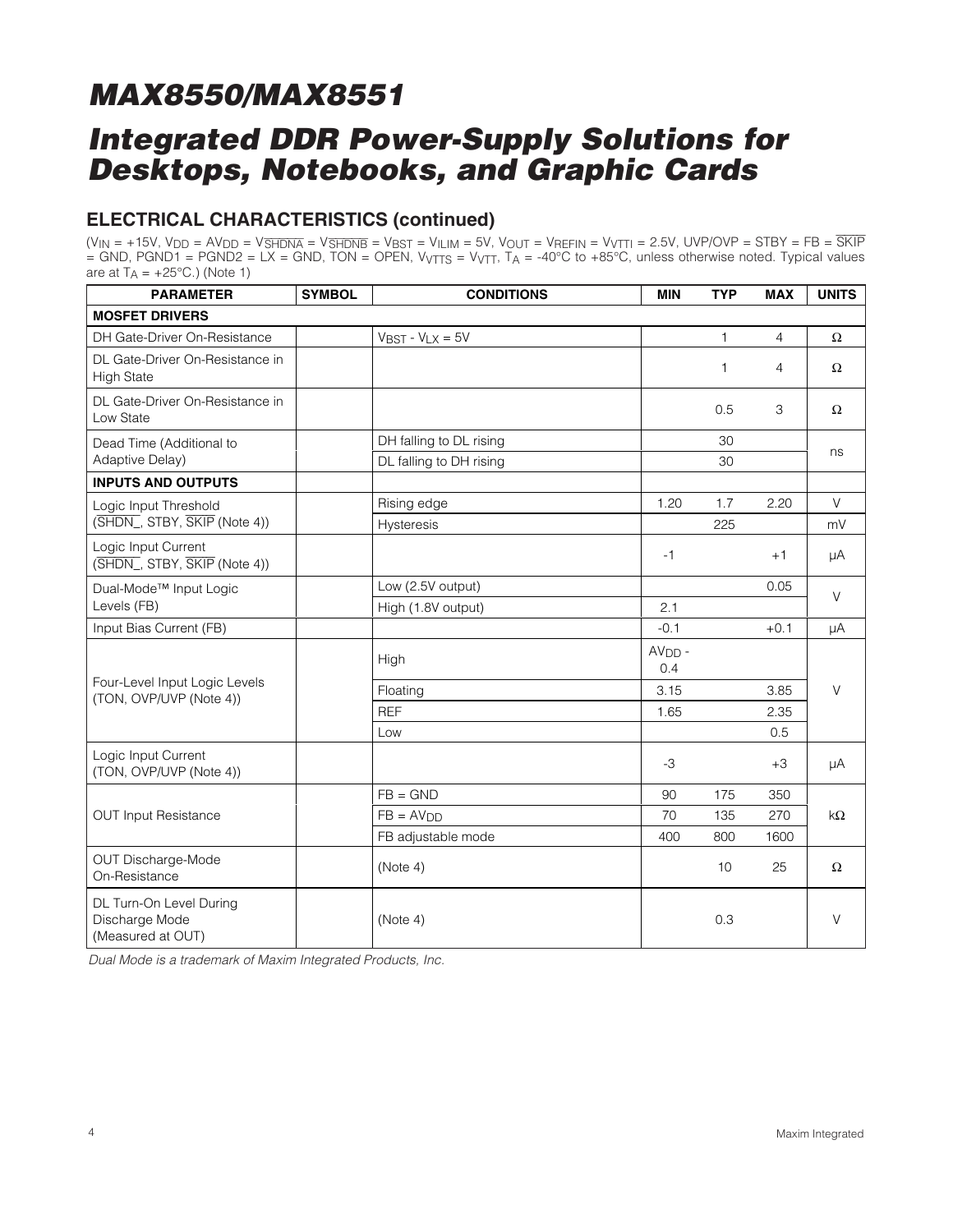# **Integrated DDR Power-Supply Solutions for Desktops, Notebooks, and Graphic Cards**

## **ELECTRICAL CHARACTERISTICS (continued)**

(VIN = +15V, VDD = AVDD = VSHDNA = VSHDNB = VBST = VILIM = 5V, VOUT = VREFIN = VVTTI = 2.5V, UVP/OVP = STBY = FB = SKIP = GND, PGND1 = PGND2 = LX = GND, TON = OPEN, VVTTS = VVTT, TA = -40°C to +85°C, unless otherwise noted. Typical values are at  $T_A = +25$ °C.) (Note 1)

| <b>PARAMETER</b>                                     | <b>SYMBOL</b><br><b>CONDITIONS</b> |                                                                             | <b>MIN</b>   | <b>TYP</b>     | <b>MAX</b>   | <b>UNITS</b> |  |  |  |
|------------------------------------------------------|------------------------------------|-----------------------------------------------------------------------------|--------------|----------------|--------------|--------------|--|--|--|
| LINEAR REGULATORS (VTTR AND VTT)                     |                                    |                                                                             |              |                |              |              |  |  |  |
| VTTI Input Voltage Range                             | <b>VVTTI</b>                       |                                                                             | $\mathbf{1}$ |                | 2.8          | $\vee$       |  |  |  |
| <b>VTTI Supply Current</b>                           | <b>IVTTI</b>                       | $IVTT = IVTTR = 0$                                                          |              | < 0.1          | $\mathbf{1}$ | mA           |  |  |  |
| VTTI Shutdown Current                                |                                    | $\overline{\text{SHDNA}} = \overline{\text{SHDNB}} = \text{GND}$            |              |                | 10           | μA           |  |  |  |
| REFIN Input Impedance                                |                                    | $V$ REFIN = 2.5V                                                            | 12           | 20             | 30           | $k\Omega$    |  |  |  |
| <b>REFIN Range</b>                                   | <b>VREFIN</b>                      |                                                                             |              |                | 2.8          | V            |  |  |  |
| <b>REFIN Lockout Threshold</b>                       |                                    | <b>VREFIN rising</b>                                                        | 0.7          |                | 0.9          | $\vee$       |  |  |  |
|                                                      |                                    | <b>Hysteresis</b>                                                           |              | 75             |              | mV           |  |  |  |
| Soft-Start Charge Current                            | <b>Iss</b>                         | $VSS = 0$                                                                   |              | $\overline{4}$ |              | μA           |  |  |  |
| VTT Internal MOSFET High-Side<br>On-Resistance       |                                    | $I_{\text{VTT}} = -100 \text{mA}, V_{\text{VTT}} = 1.5 V,$<br>$AVDD = 4.5V$ |              |                | 0.3          | $\Omega$     |  |  |  |
| VTT Internal MOSFET Low-Side<br>On-Resistance        |                                    | $IVTT = 100mA, AVDD = 4.5V$                                                 |              |                | 0.3          | $\Omega$     |  |  |  |
| VTT Output Accuracy<br>(Referred to VREFIN / 2)      |                                    | $V_{RFFIN} = 1.5V$ or 2.5V, $V_{TTT} = 1mA$                                 | $-1$         |                | $+1$         | $\%$         |  |  |  |
|                                                      |                                    | $V_{REFIN} = 2.5V$ , $V_{TIT} = 0$ to $\pm 1.5A$                            |              |                |              | %            |  |  |  |
| VTT Load Regulation                                  |                                    | $V_{REFIN} = 1.5V$ , $V_{VTT} = 0$ to $\pm 1A$                              |              |                |              |              |  |  |  |
| <b>VTT Current Limit</b>                             |                                    | $VTT = 0$ or $VTTI$                                                         | $\pm 3$      | ±5             | ±6.5         | A            |  |  |  |
| VTTS Input Current                                   | <b>IVTTS</b>                       | $VVTTS = 1.5V$ , VTT open                                                   |              | 0.1            |              | μA           |  |  |  |
| <b>VTTR Output Error</b><br>(Referred to VREFIN / 2) |                                    | $V$ REFIN = 1.5V or 2.5V, $V$ TTR = 0                                       | $-1$         |                | $+1$         | $\%$         |  |  |  |
| <b>VTTR Current Limit</b>                            |                                    | $VVTTR = 0$ or $VVTTI$                                                      | ±23          | ±40            | ±60          | mA           |  |  |  |

**Note 1:** Specifications to -40°C are guaranteed by design, not production tested.

**Note 2:** When the inductor is in continuous conduction, the output voltage has a DC regulation level higher than the error-comparator threshold by 50% of the ripple. In discontinuous conduction, the output voltage has a DC regulation level higher than the trip level by approximately 1.5% due to slope compensation.

**Note 3:** On-time and off-time specifications are measured from 50% point to 50% point at the DH pin with LX = GND, VBST = 5V, and a 250pF capacitor connected from DH to LX. Actual in-circuit times may differ due to MOSFET switching speeds.

**Note 4:** Not applicable to the MAX8551.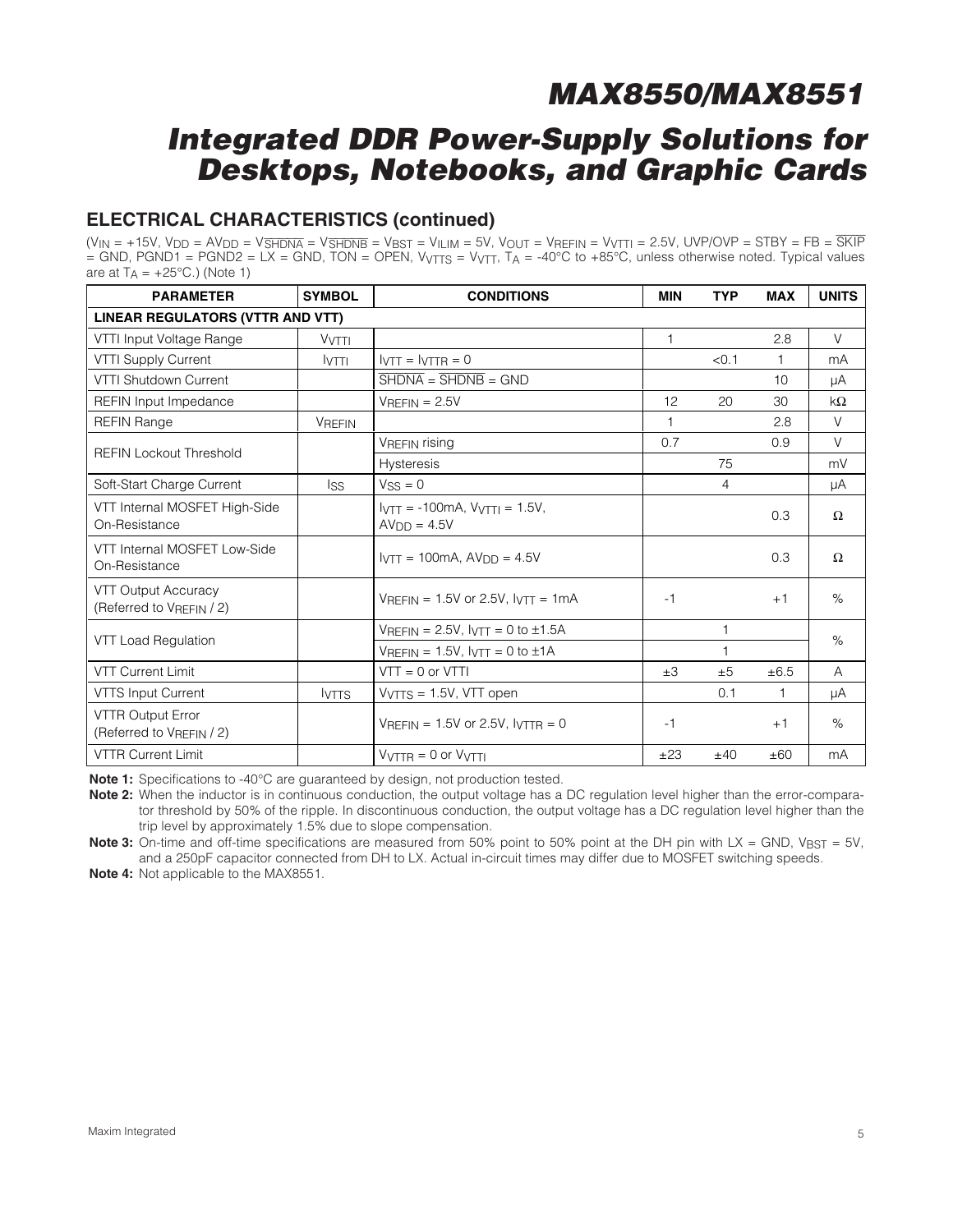# **MAX8550/MAX8551 Integrated DDR Power-Supply Solutions for Desktops, Notebooks, and Graphic Cards**

### **Typical Operating Characteristics**

(V<sub>IN</sub> = 12V, V<sub>OUT</sub> = 2.5V, TON = GND,  $\overline{\text{SKIP}}$  = AV<sub>DD</sub>, circuit of Figure 8, T<sub>A</sub> = +25°C, unless otherwise noted.)



6 Maxim Integrated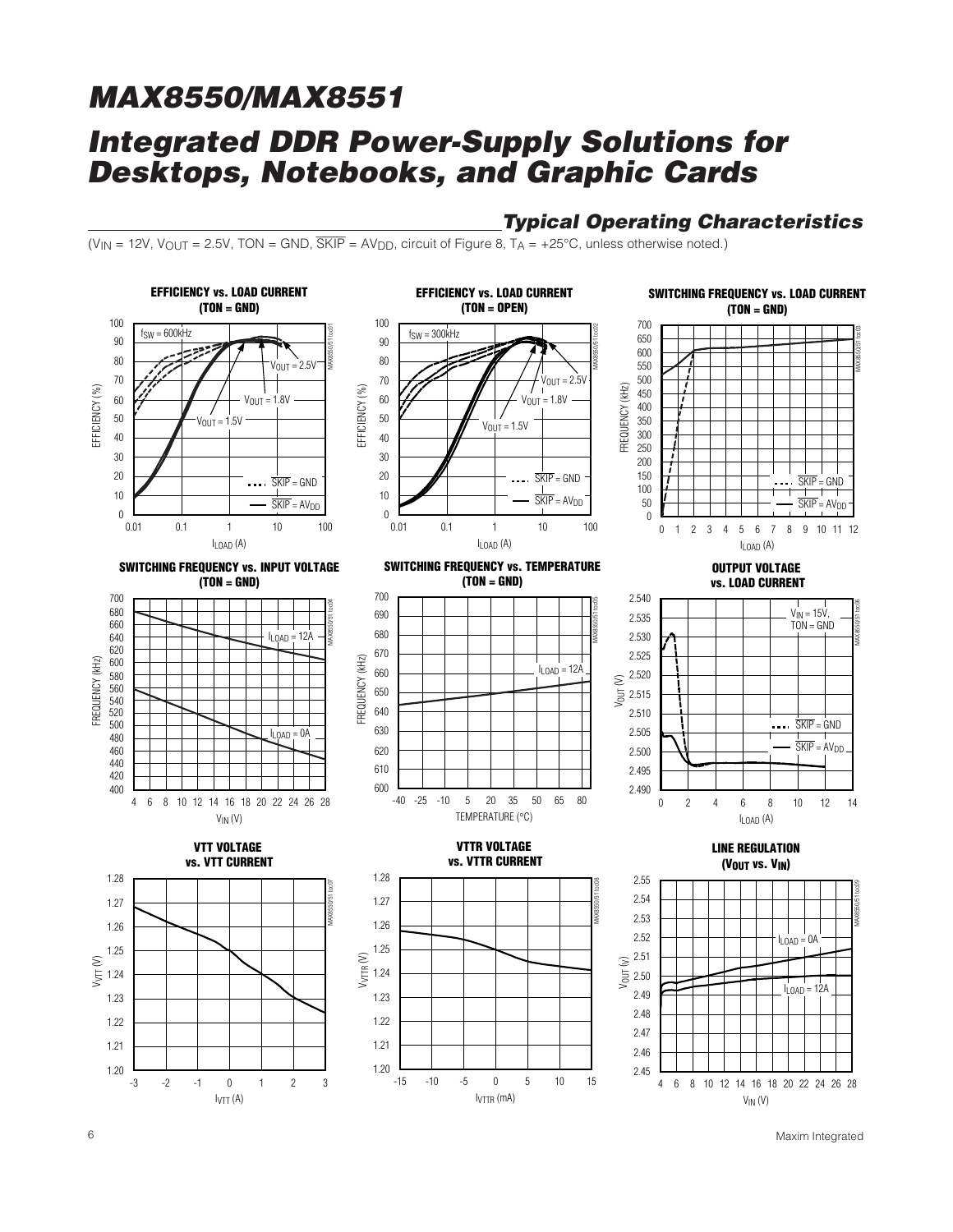## **Integrated DDR Power-Supply Solutions for Desktops, Notebooks, and Graphic Cards**

## **Typical Operating Characteristics (continued)**

(V<sub>IN</sub> = 12V, V<sub>OUT</sub> = 2.5V, TON = GND,  $\overline{\text{SKIP}}$  = AV<sub>DD</sub>, circuit of Figure 8, T<sub>A</sub> = +25°C, unless otherwise noted.)

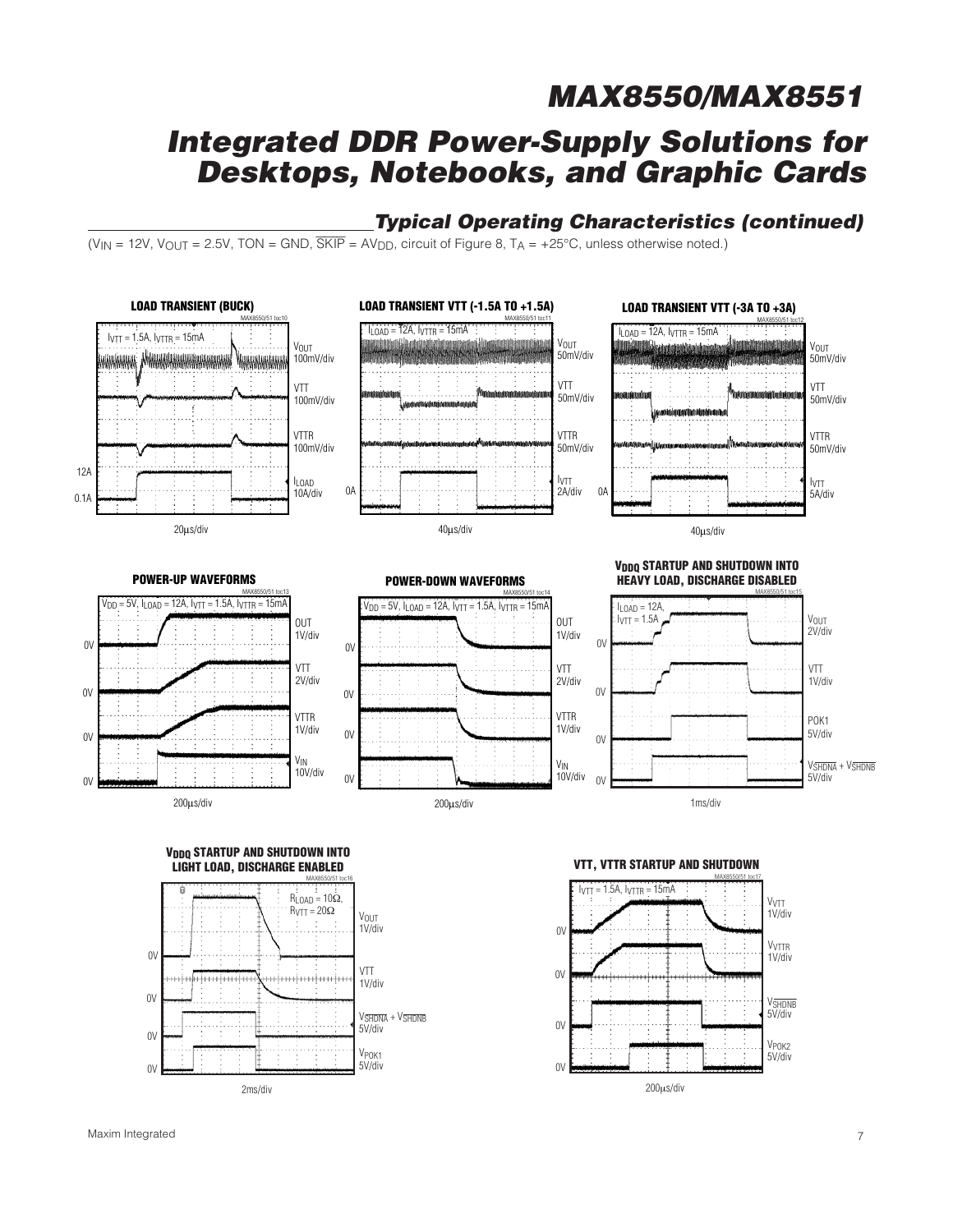# **MAX8550/MAX8551 Integrated DDR Power-Supply Solutions for Desktops, Notebooks, and Graphic Cards**

## **Typical Operating Characteristics (continued)**

(V<sub>IN</sub> = 12V, V<sub>OUT</sub> = 2.5V, TON = GND,  $\overline{SKIP}$  = AV<sub>DD</sub>, circuit of Figure 8, T<sub>A</sub> = +25°C, unless otherwise noted.)







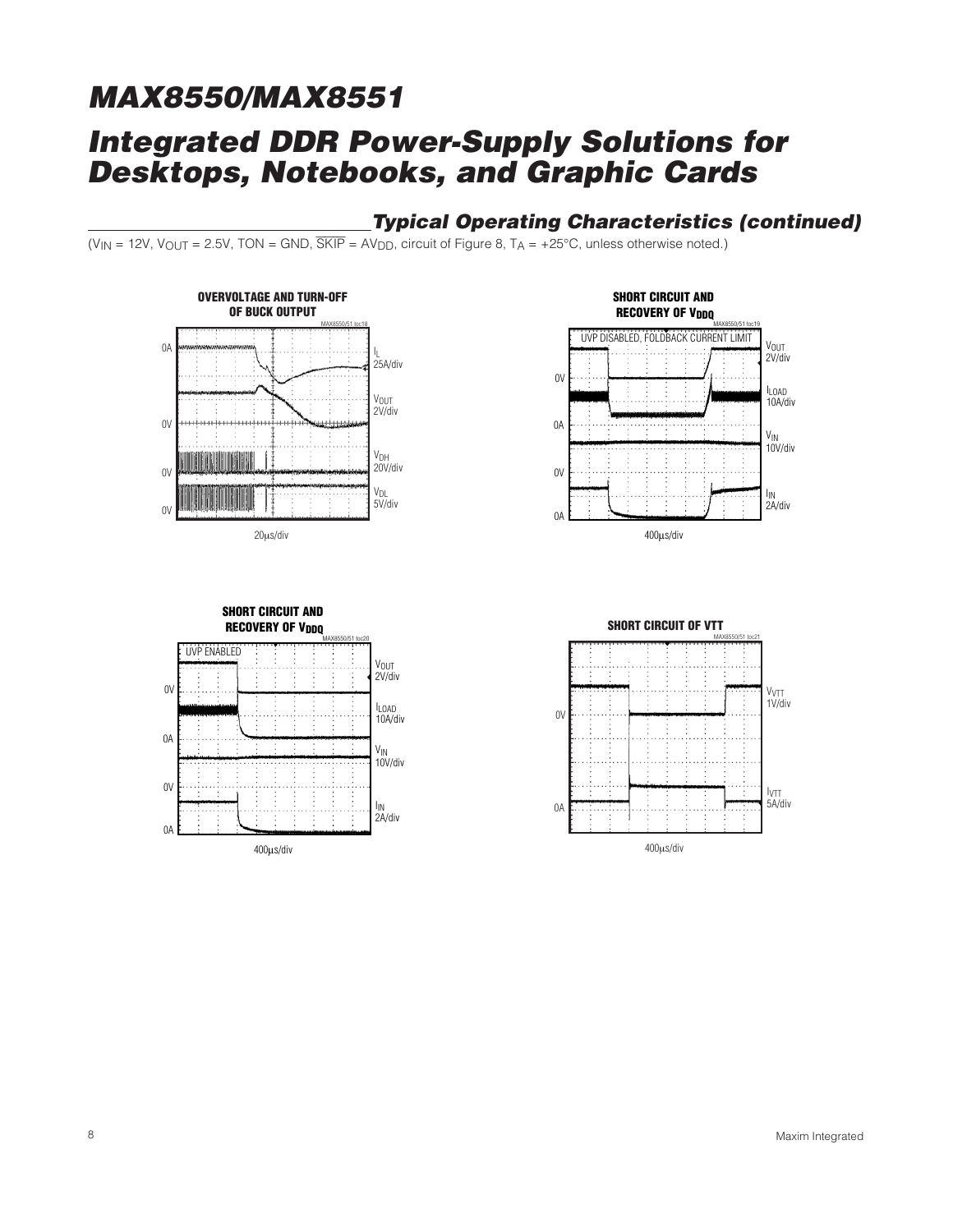# **Integrated DDR Power-Supply Solutions for Desktops, Notebooks, and Graphic Cards**

## **Pin Description**

| <b>PIN</b>                                      | <b>NAME</b>       | <b>FUNCTION</b>                                                                                                                                                                                                                                                                                                                                                                                                                                                                                                                                                                                                                                                                             |
|-------------------------------------------------|-------------------|---------------------------------------------------------------------------------------------------------------------------------------------------------------------------------------------------------------------------------------------------------------------------------------------------------------------------------------------------------------------------------------------------------------------------------------------------------------------------------------------------------------------------------------------------------------------------------------------------------------------------------------------------------------------------------------------|
| 1                                               | <b>TON</b>        | On-Time Selection-Control Input. This four-level logic input sets the nominal DH on-time. Connect to<br>GND, REF, AV <sub>DD</sub> , or leave TON unconnected to select the following nominal switching frequencies:<br>$TON = AVDD (200kHz)$<br>$TON = OPEN (300kHz)$<br>$TON = REF (450kHz)$<br>$TON = GND (600kHz)$                                                                                                                                                                                                                                                                                                                                                                      |
| OVP/<br><b>UVP</b><br>(MAX8550)<br>$\mathbf{2}$ |                   | Overvoltage/Undervoltage-Protection Control Input. This four-level logic input enables or disables the<br>overvoltage and/or undervoltage protection. The overvoltage limit is 116% of the nominal output<br>voltage. The undervoltage limit is 70% of the nominal output voltage. Discharge mode is enabled when<br>OVP is also enabled. Connect the OVP/UVP pin to the following pins for the desired function:<br>OVP/UVP = AV <sub>DD</sub> (Enable OVP and discharge mode, enable UVP.)<br>OVP/UVP = OPEN (Enable OVP and discharge mode, disable UVP.)<br>OVP/UVP = REF (Disable OVP and discharge mode, enable UVP.)<br>OVP/UVP = GND (Disable OVP and discharge mode, disable UVP.) |
|                                                 | N.C.<br>(MAX8551) | Do not connect; leave open.*                                                                                                                                                                                                                                                                                                                                                                                                                                                                                                                                                                                                                                                                |
| 3                                               | <b>REF</b>        | +2.0V Reference Voltage Output. Bypass to GND with a 0.1µF (min) capacitor. REF can supply 50µA<br>for external loads. Can be used for setting voltage for ILIM. REF turns off when SHDNA, SHDNB, and<br>STBY are low.                                                                                                                                                                                                                                                                                                                                                                                                                                                                      |
| 4                                               | <b>ILIM</b>       | Valley Current-Limit Threshold Adjustment for Buck Regulator. The current-limit threshold across PGND<br>and LX is 0.1 times the voltage at ILIM. Connect ILIM to a resistive divider, typically from REF to GND,<br>to set the current-limit threshold between 25mV and 200mV. This corresponds to a 0.25V to 2V range at<br>ILIM. Connect ILIM to AV <sub>DD</sub> to select the 50mV default current-limit threshold. See the Setting the<br>Current Limit section.                                                                                                                                                                                                                      |
| 5                                               | POK1              | Buck Power-Good Open-Drain Output. POK1 is low when the buck output voltage is more than 10%<br>above or below the normal regulation point or during soft-start. POK1 is high impedance when the<br>output is in regulation and the soft-start circuit has terminated. POK1 is low in shutdown.                                                                                                                                                                                                                                                                                                                                                                                             |
| 6                                               | POK <sub>2</sub>  | LDO Power-Good Open-Drain Output. In normal mode, POK2 is low when either VTTR or VTTS is more<br>than 10% above or below the normal regulation point, which is typically REFIN / 2. In standby mode,<br>POK2 responds only to the VTTR input. POK2 is low in shutdown, and when VREFIN is less than 0.8V.                                                                                                                                                                                                                                                                                                                                                                                  |
| 7                                               | <b>STBY</b>       | Standby. Connect to high for low-quiescent mode where the VTT output is disabled, but the VTTR<br>buffer is kept alive if SHDNB is high. POK2 takes input from only VTTR in this mode. PWM output can<br>be on or off, depending on the state of SHDNA.                                                                                                                                                                                                                                                                                                                                                                                                                                     |
| 8                                               | $\text{SS}$       | Soft-Start Control for VTT and VTTR. Connect a capacitor (C9 in the Typical Applications Circuit) from<br>SS to ground (see the Soft-Start Capacitor Selection section). Leave SS open to disable soft-start.<br>SS discharges to ground when SHDNB is low. See the POR, UVLO, and Soft-Start section.                                                                                                                                                                                                                                                                                                                                                                                      |
| 9                                               | <b>VTTS</b>       | Sensing Pin for Termination Supply Output. Normally connected to VTT pin to allow accurate regulation<br>to half the REFIN voltage. Connected to a resistive divider from VTT to GND to regulate VTT to higher<br>than half the REFIN voltage.                                                                                                                                                                                                                                                                                                                                                                                                                                              |
| 10                                              | <b>VTTR</b>       | Termination Reference Voltage. VTTR tracks VREFIN / 2.                                                                                                                                                                                                                                                                                                                                                                                                                                                                                                                                                                                                                                      |

\*The MAX8551 has no OVP or discharge-mode feature. Only UVP is available.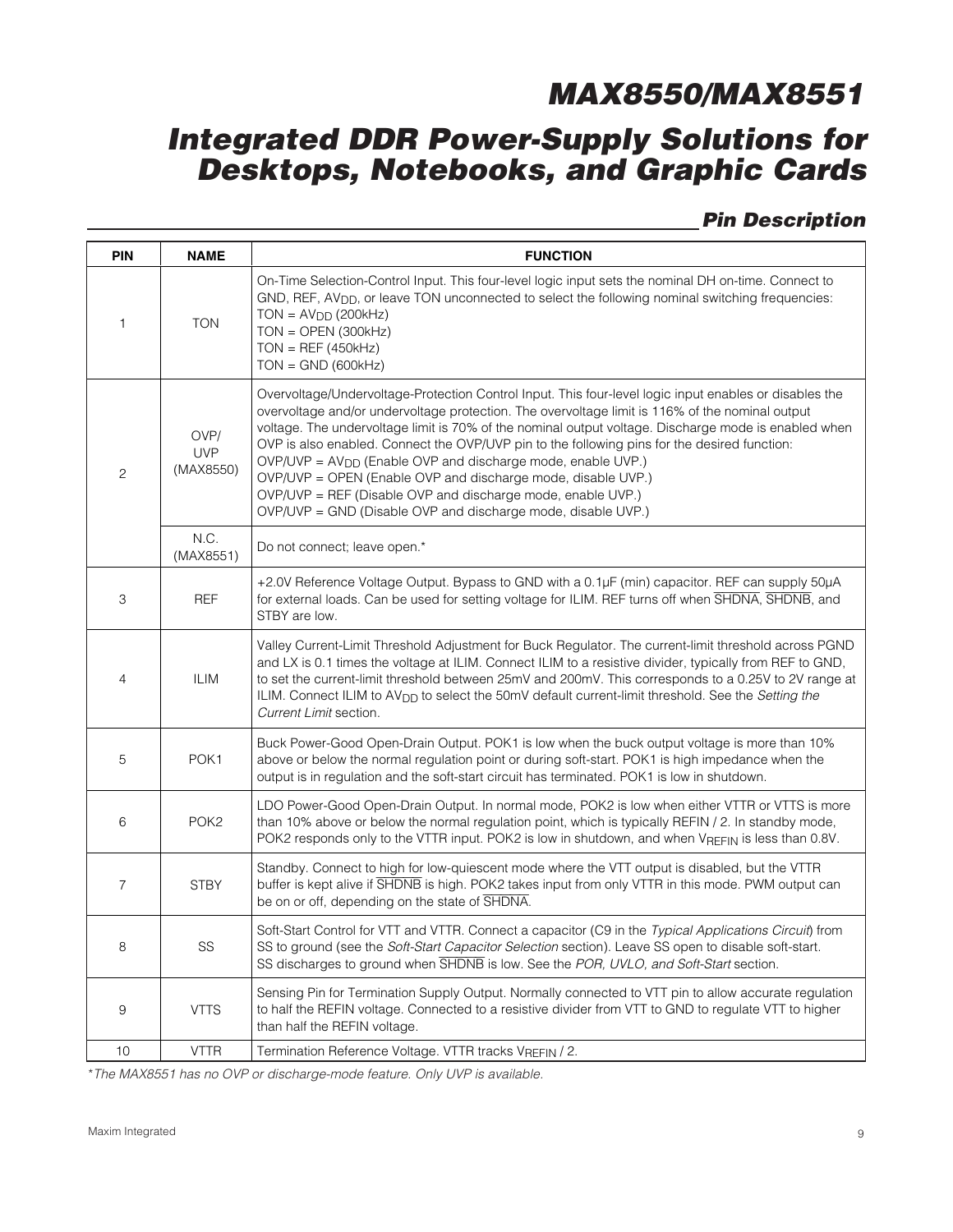# **Integrated DDR Power-Supply Solutions for Desktops, Notebooks, and Graphic Cards**

## **Pin Description (continued)**

| PIN | <b>NAME</b>                  | <b>FUNCTION</b>                                                                                                                                                                                                                                                                                                                                                                                                                                                                        |
|-----|------------------------------|----------------------------------------------------------------------------------------------------------------------------------------------------------------------------------------------------------------------------------------------------------------------------------------------------------------------------------------------------------------------------------------------------------------------------------------------------------------------------------------|
| 11  | PGND <sub>2</sub>            | Power Ground for VTT and VTTR. Connect PGND2 externally to the underside of the exposed pad.                                                                                                                                                                                                                                                                                                                                                                                           |
| 12  | <b>VTT</b>                   | Termination Power-Supply Output. Connect VTT to VTTS to regulate to VREFIN / 2.                                                                                                                                                                                                                                                                                                                                                                                                        |
| 13  | <b>VTTI</b>                  | Power-Supply Input Voltage for VTT and VTTR. Normally connected to the output of the buck regulator<br>for DDR application.                                                                                                                                                                                                                                                                                                                                                            |
| 14  | <b>REFIN</b>                 | External Reference Input. This is used to regulate the VTT and VTTR outputs to VREFIN / 2.                                                                                                                                                                                                                                                                                                                                                                                             |
| 15  | <b>FB</b>                    | Feedback Input for Buck Output. Connect to AV <sub>DD</sub> for a +1.8V fixed output or to GND for a +2.5V fixed<br>output. For an adjustable output (0.7V to 5.5V), connect FB to a resistive divider from the output<br>voltage. FB regulates to +0.7V.                                                                                                                                                                                                                              |
| 16  | <b>OUT</b>                   | Output-Voltage Sense Connection. Connect to the positive terminal of the buck output filter capacitor.<br>OUT senses the output voltage to determine the on-time for the high-side switching MOSFET (Q1 in the<br>Typical Applications Circuit). OUT also serves as the buck output's feedback input in fixed-output<br>modes. When discharge mode is enabled by OVP/UVP, the output capacitor is discharged through an<br>internal $10\Omega$ resistor connected between OUT and GND. |
| 17  | $V_{IN}$                     | Input-Voltage Sense Connection. Connect to input power source. V <sub>IN</sub> is used only to set the PWM's on-<br>time one-shot timer. IN voltage range is from 2V to 28V.                                                                                                                                                                                                                                                                                                           |
| 18  | DH                           | High-Side Gate-Driver Output. Swings from LX to BST. DH is low when in shutdown or UVLO.                                                                                                                                                                                                                                                                                                                                                                                               |
| 19  | LX.                          | External Inductor Connection. Connect LX to the input side of the inductor. LX is used for both current<br>limit and the return supply of the DH driver.                                                                                                                                                                                                                                                                                                                               |
| 20  | <b>BST</b>                   | Boost Flying-Capacitor Connection. Connect to an external capacitor and diode according to the<br>Typical Applications Circuit (Figure 8). See the Boost-Supply Diode and Capacitor Selection section.                                                                                                                                                                                                                                                                                 |
| 21  | <b>DL</b>                    | Synchronous-Rectifier Gate-Driver Output. Swings from PGND to V <sub>DD</sub> .                                                                                                                                                                                                                                                                                                                                                                                                        |
| 22  | <b>V<sub>DD</sub></b>        | Supply Input for the DL Gate Drive. Connect to the +4.5V to +5.5V system supply voltage. Bypass to<br>PGND1 with a 1µF (min) ceramic capacitor.                                                                                                                                                                                                                                                                                                                                        |
| 23  | PGND1                        | Power Ground for Buck Controller. Connect PGND1 externally to the underside of the exposed pad.                                                                                                                                                                                                                                                                                                                                                                                        |
| 24  | <b>GND</b>                   | Analog Ground for Both Buck and LDO. Connect GND externally to the underside of the exposed pad.                                                                                                                                                                                                                                                                                                                                                                                       |
|     | <b>SKIP</b><br>(MAX8550)     | Pulse-Skipping Control Input. Connect to AV <sub>DD</sub> for low-noise, forced-PWM mode. Connect to GND to<br>enable pulse-skipping operation.                                                                                                                                                                                                                                                                                                                                        |
| 25  | TP <sub>1</sub><br>(MAX8551) | In the MAX8551, this pin is a test pin and must be connected to GND (pin 24).                                                                                                                                                                                                                                                                                                                                                                                                          |
| 26  | AV <sub>DD</sub>             | Analog Supply Input for Both Buck and LDO. Connect to the +4.5V to +5.5V system supply voltage<br>with a series 10 $\Omega$ resistor. Bypass to GND with a 1µF or greater ceramic capacitor.                                                                                                                                                                                                                                                                                           |
| 27  | <b>SHDNA</b>                 | Shutdown Control Input A. Use to control buck output. A rising edge on SHDNA clears the overvoltage<br>and undervoltage-protection fault latches (see Tables 2 and 3). Connect to AV <sub>DD</sub> for normal operation.                                                                                                                                                                                                                                                               |
| 28  | <b>SHDNB</b>                 | Shutdown Control Input B. Use to control VTT and VTTR outputs. Both VTTR and VTT are high<br>impedence in shutdown (see Table 2).                                                                                                                                                                                                                                                                                                                                                      |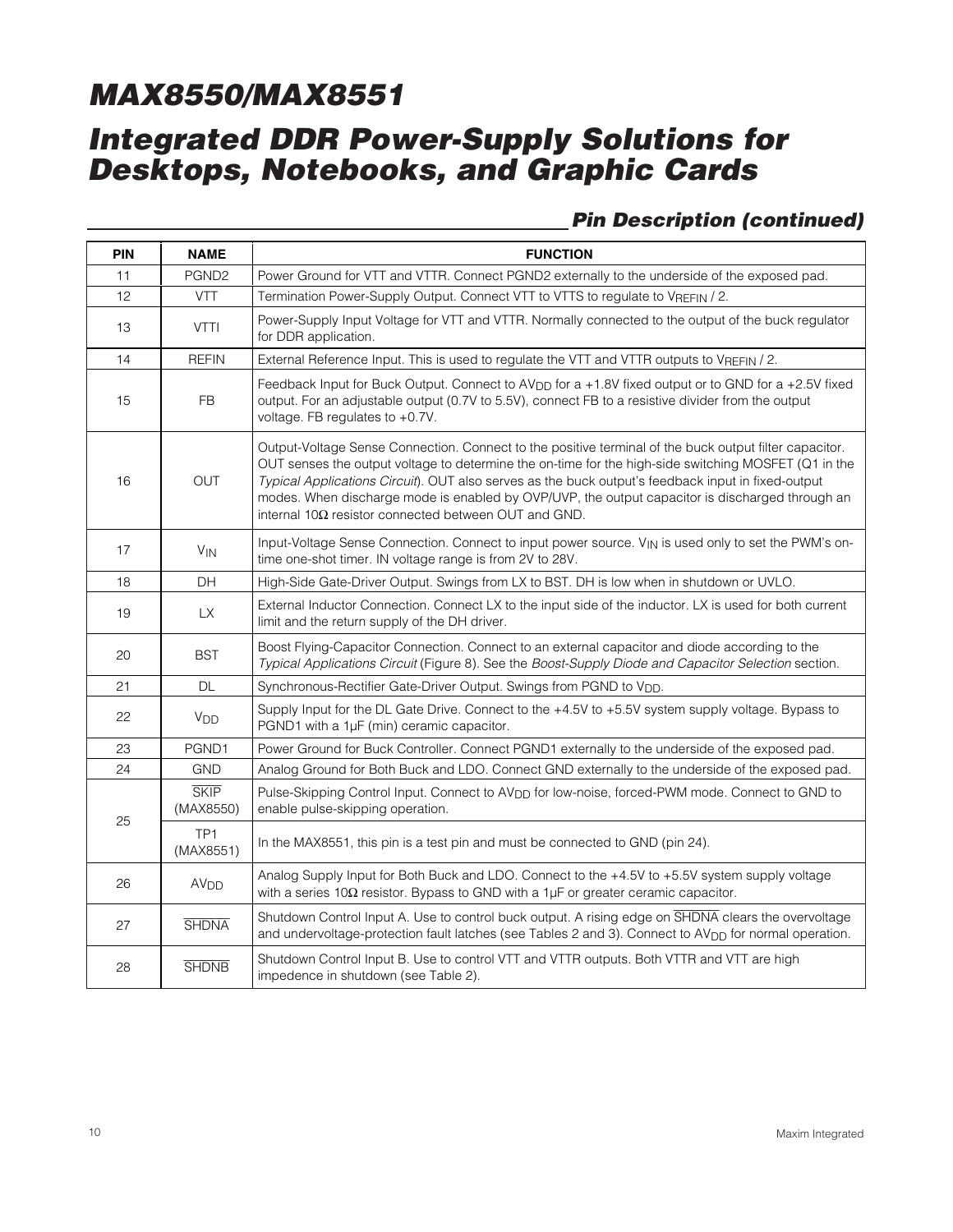# **Integrated DDR Power-Supply Solutions for Desktops, Notebooks, and Graphic Cards**



Figure 1. Functional Diagram

Maxim Integrated 11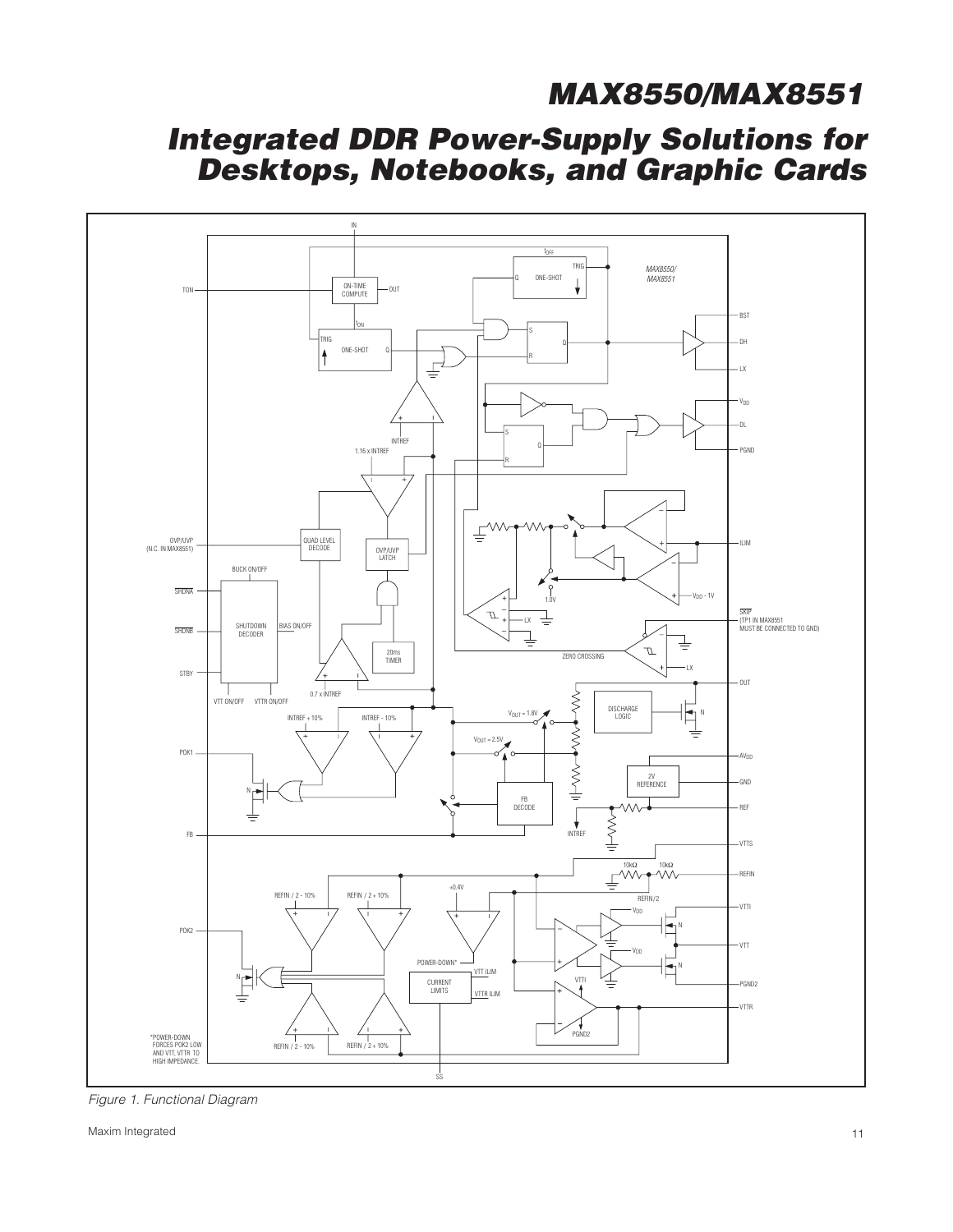## **Integrated DDR Power-Supply Solutions for Desktops, Notebooks, and Graphic Cards**

### **Detailed Description**

The MAX8550/MAX8551 combine a synchronous-buck PWM controller, an LDO linear regulator, and a 10mA reference output buffer. The buck controller drives two external N-channel MOSFETs to deliver load currents up to 12A and generate voltages down to 0.7V from a +2V to +28V input. The LDO linear regulator can sink and source up to 1.5A continuous and 3A peak current with relatively fast response. These features make the MAX8550/ MAX8551 ideally suited for DDR memory applications.

The MAX8550/MAX8551 buck regulator is equipped with a fixed switching frequency of up to 600kHz using Maxim's proprietary constant on-time Quick-PWM architecture. This control scheme handles wide input/output voltage ratios with ease, and provides 100ns "instant-on" response to load transients, while maintaining high efficiency with relatively constant switching frequency.

The buck controller, LDO, and a reference output buffer are provided with independent current limits. Lossless foldback current limit in the buck regulator is achieved by monitoring the drain-to-source voltage drop of the low-side FET. The ILIM input is used to adjust this current limit. Overvoltage protection, if selected, is achieved by latching the low-side synchronous FET on and the high-side FET off when the output voltage is over 116% of its set output. It also features an optional undervoltage protection by latching the MOSFET drivers to the OFF state during an overcurrent condition, when the output voltage is lower than 70% of the regulated output. This helps minimize power dissipation during a short-circuit condition.

The current limit in the LDO and buffered reference output buffer is  $\pm$ 5A and  $\pm$ 40mA, respectively, and neither have the over- or undervoltage protection. When the current limit in either output is reached, the output no longer regulates the voltage, but regulates the current to the value of the current limit.

#### **+5V Bias Supply (VDD and AVDD)**

The MAX8550/MAX8551 require an external +5V bias supply in addition to the input voltage  $(V_{\text{IN}})$ . Keeping the bias supply external to the IC improves the efficiency and eliminates the cost associated with the +5V linear regulator that would otherwise be needed to supply the PWM circuit and the gate drivers. If stand-alone capability is needed, then the +5V supply can be generated with an external linear regulator such as the MAX1615. VDD. AV<sub>DD</sub>, and IN can be connected together if the input source is a fixed +4.5V to +5.5V supply.

V<sub>DD</sub> is the supply input for the buck regulator's MOSFET drivers, and AVDD supplies the power for the rest of the IC. The current from the AV<sub>DD</sub> and V<sub>DD</sub> power supply must supply the current for the IC and the gate drive for the MOSFETs. This maximum current can be estimated as:

$$
I_{\text{BIAS}} = I_{\text{VDD}} + I_{\text{AVDD}} + I_{\text{SW}} \times (Q_{\text{G1}} + Q_{\text{G2}})
$$

where  $I_{\text{VDD}} + I_{\text{AVDD}}$  are the quiescent supply currents into  $V_{DD}$  and  $AV_{DD}$ ,  $Q_{G1}$  and  $Q_{G2}$  are the total gate charges of MOSFETs Q1 and Q2 (at  $V_{GS} = 5V$ ) in the Typical Applications Circuit, and fsw is the switching frequency.

#### **Free-Running Constant-On-Time PWM**

The Quick-PWM control architecture is a pseudo-fixedfrequency, constant on-time, current-mode regulator with voltage feed-forward (Figure 1). This architecture relies on the output filter capacitor's ESR to act as a current-sense resistor, so the output ripple voltage provides the PWM ramp signal. The control algorithm is simple: the high-side switch on-time is determined solely by a one-shot whose pulse width is inversely proportional to input voltage and directly proportional to the output voltage. Another one-shot sets a minimum off-time of 300ns (typ). The on-time one-shot is triggered if the error comparator is low, the low-side switch current is below the valley current-limit threshold, and the minimum off-time one-shot has timed out.

#### **On-Time One-Shot (TON)**

The heart of the PWM core is the one-shot that sets the high-side switch on-time. This fast, low-jitter, adjustable one-shot includes circuitry that varies the on-time in response to input and output voltages. The high-side switch on-time is inversely proportional to the input voltage  $(V_{\text{IN}})$  and is proportional to the output voltage:

$$
t_{ON} = K \times \frac{(V_{OUT} + I_{LOAD} \times R_{DS(ON)Q2})}{V_{IN}}
$$

where K (the switching period) is set by the TON input connection (Table 1) and RDS(ON)Q2 is the on-resistance of the synchronous rectifier  $(Q2)$  in the Typical Applications Circuit (Figure 8). This algorithm results in a nearly constant switching frequency despite the lack of a fixed-frequency clock generator. The benefits of a constant switching frequency are twofold:

1) The frequency can be selected to avoid noise-sensitive regions such as the 455kHz IF band.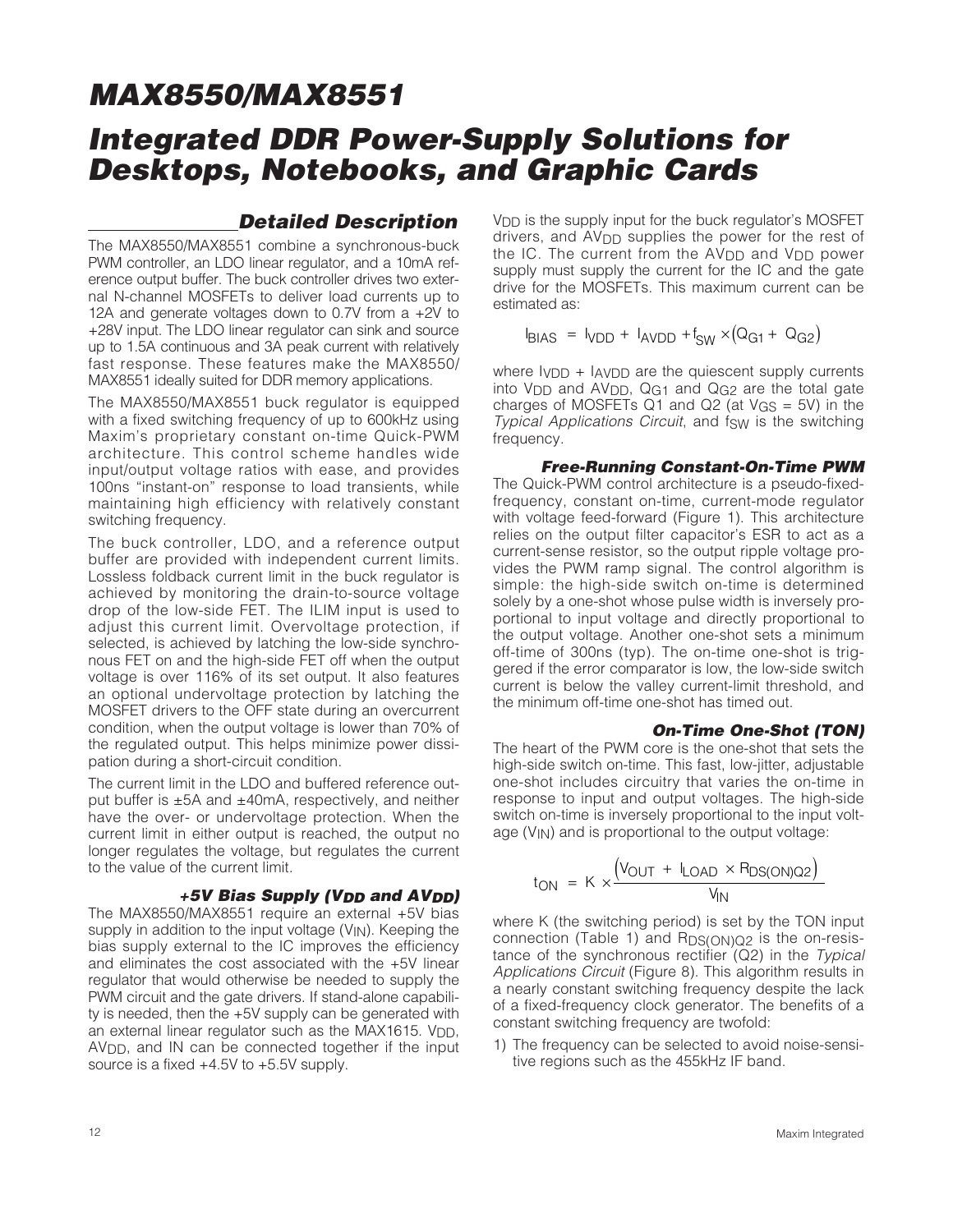## **Integrated DDR Power-Supply Solutions for Desktops, Notebooks, and Graphic Cards**

2) The inductor ripple-current operating point remains relatively constant, resulting in an easy design methodology and predictable output voltage ripple.

The on-time one-shot has good accuracy at the operating points specified in the Electrical Characteristics table (approximately ±12.5% at 600kHz and 450kHz, and ±10% at 200kHz and 300kHz). On-times at operating points far removed from the conditions specified in the Electrical Characteristics table can vary over a wider range. For example, the 600kHz setting typically runs approximately 10% slower with inputs much greater than 5V due to the very short on-times required.

The constant on-time translates only roughly to a constant switching frequency. The on-times guaranteed in the Electrical Characteristics table are influenced by resistive losses and by switching delays in the highside MOSFET. Resistive losses, which include the inductor, both MOSFETs, the output capacitor's ESR, and any PC board copper losses in the output and ground, tend to raise the switching frequency as the load increases. The dead-time effect increases the effective on-time, reducing the switching frequency as one or both dead times are added to the effective ontime. The dead time occurs only in PWM mode  $(\overline{\text{SKIP}})$  = V<sub>DD</sub>) and during dynamic output-voltage transitions when the inductor current reverses at light or negative load currents. With reversed inductor current, the inductor's EMF causes LX to go high earlier than normal, extending the on-time by a period equal to the DH-rising dead time. For loads above the critical conduction point, where the dead-time effect is no longer a factor, the actual switching frequency is:

$$
f_{SW} = \frac{V_{OUT} + V_{DROP1}}{t_{ON}(V_{IN} + V_{DROP2})}
$$

where V<sub>DROP1</sub> is the sum of the parasitic voltage drops in the inductor discharge path, including the synchronous rectifier, the inductor, and any PC board resistances; VDROP2 is the sum of the resistances in the charging path, including the high-side switch (Q1 in the Typical Applications Circuit), the inductor, and any PC board resistances, and tON is the one-shot on-time (see the On-Time One-Shot (TON) section.

#### **Automatic Pulse-Skipping Mode (**SKIP **= GND)**

In skip mode  $(SKIP = \text{GND})$ , an inherent automatic switchover to PFM takes place at light loads (Figure 2). This switchover is affected by a comparator that truncates the low-side switch on-time at the inductor current's zero crossing. The zero-crossing comparator differentially senses the inductor current across the synchronous-rectifier MOSFET (Q2 in the Typical Applications Circuit, Figure 8). Once VPGND - VLX drops below 5% of the current-limit threshold (2.5mV for the default 50mV current-limit threshold), the comparator forces DL low (Figure 1). This mechanism causes the threshold between pulse-skipping PFM and nonskipping PWM operation to coincide with the boundary between continuous and discontinuous inductor-current operation (also known as the critical conduction point). The load-current level at which PFM/PWM crossover occurs, ILOAD(SKIP), is equal to half the peak-to-peak ripple current, which is a function of the inductor value (Figure 2). This threshold is relatively constant, with only a minor dependence on the input voltage  $(V_{IN})$ :

$$
I_{LOAD(SKIP)} = \left(\frac{V_{OUT} \times K}{2L}\right)\left(\frac{V_{IN} - V_{OUT}}{V_{IN}}\right)
$$

where K is the on-time scale factor (see Table 1). For example, in the Typical Applications Circuit of Figure 8  $(K = 1.7 \mu s, V_{\text{OUT}} = 2.5V, V_{\text{IN}} = 12V, \text{ and } L = 1 \mu \text{H}$ , the pulse-skipping switchover occurs at:

$$
\left(\frac{2.5V \times 1.7 \mu s}{2 \times 1 \mu H}\right) \left(\frac{12V - 2.5V}{12V}\right) = 1.68A
$$

The crossover point occurs at an even lower value if a swinging (soft-saturation) inductor is used. The switching waveforms can appear noisy and asynchronous when light loading causes pulse-skipping operation, but this is a normal operating condition that results in high light-load efficiency. Trade-offs in PFM noise vs.

<sup>2</sup> **Table 1. Approximate K-Factor Errors**

| <b>TON SETTING</b>    | <b>TYPICAL</b><br>к-<br><b>FACTOR</b><br>$(\mu s)$ | <b>K-FACTOR</b><br><b>ERROR</b><br>(%) | <b>MINIMUM V<sub>IN</sub> AT</b><br>$V_{\text{OUT}} = 2.5V$<br>$(h = 1.5, SEE THE)$<br><b>DROPOUT</b><br><b>PERFORMANCE</b><br><b>SECTION)</b> |
|-----------------------|----------------------------------------------------|----------------------------------------|------------------------------------------------------------------------------------------------------------------------------------------------|
| 200<br>$(TON = AVDD)$ | 5.0                                                | ±10                                    | 3.15                                                                                                                                           |
| 300<br>$(TON = OPER)$ | 3.3                                                | ±10                                    | 3.47                                                                                                                                           |
| 450<br>$(TON = REF)$  | 2.2                                                | ±12.5                                  | 4.13                                                                                                                                           |
| 600<br>$(TON = GND)$  | 1.7                                                | ±12.5                                  | 5.61                                                                                                                                           |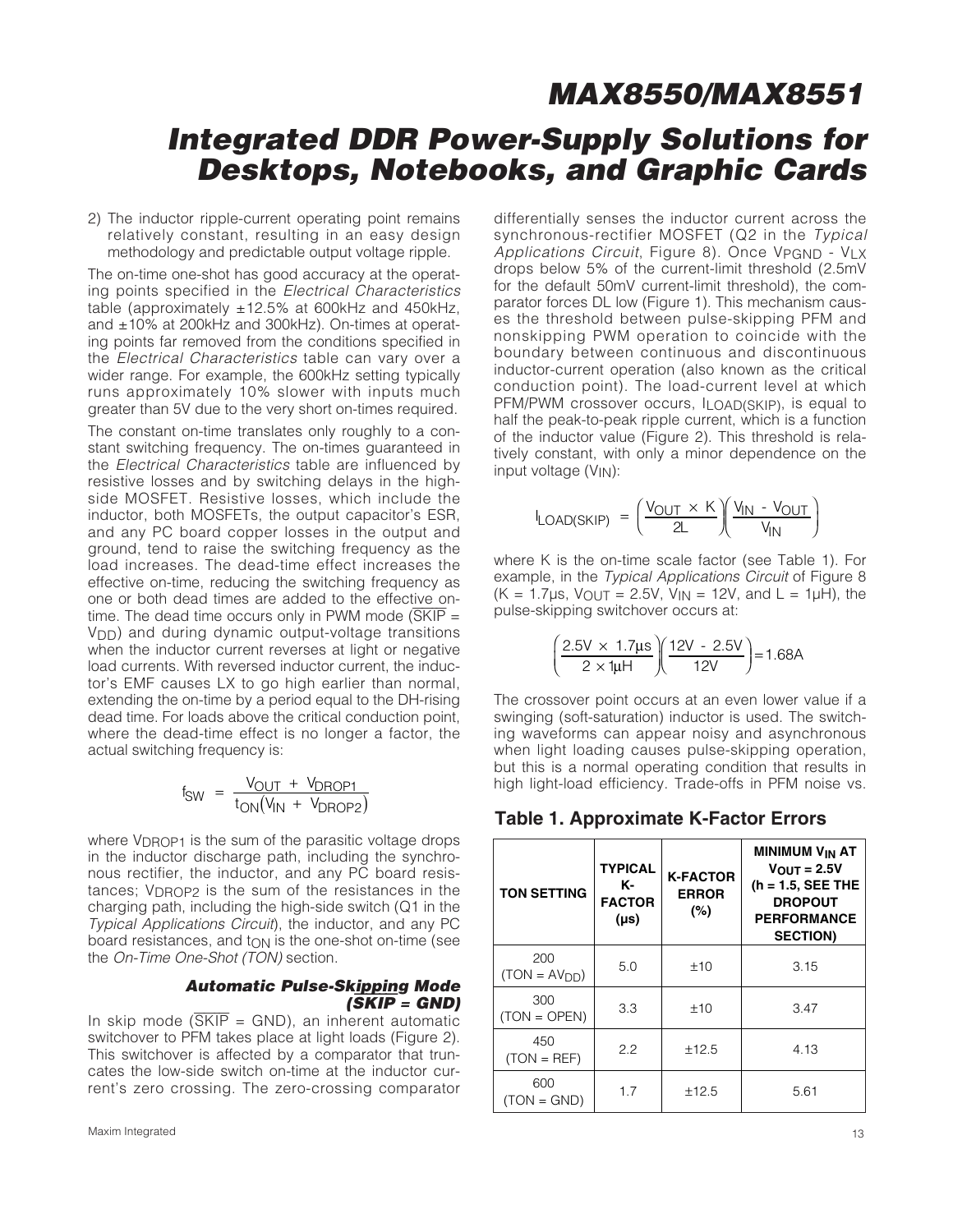# **MAX8550/MAX8551 Integrated DDR Power-Supply Solutions for Desktops, Notebooks, and Graphic Cards**

light-load efficiency are made by varying the inductor value. Generally, low inductor values produce a broader efficiency vs. load curve, while higher values result in higher full-load efficiency (assuming that the coil resistance remains fixed) and less output voltage ripple. Penalties for using higher inductor values include larger physical size and degraded load-transient response, especially at low input-voltage levels.

DC output accuracy specifications refer to the threshold of the error comparator. When the inductor is in continuous conduction, the MAX8550/MAX8551 regulate the valley of the output ripple, so the actual DC output voltage is higher than the trip level by 50% of the output ripple voltage. In discontinuous conduction  $(SKIP = GND$  and  $I_{LOAD} < I_{LOAD}(\overline{SKIP})$ , the output voltage has a DC regulation level higher than the errorcomparator threshold by approximately 1.5% due to slope compensation.

#### **Forced-PWM Mode (SKIP = AV<sub>DD</sub> in MAX8550 Only)**

The low-noise forced-PWM mode  $(SKIP = AVDD)$  disables the zero-crossing comparator, which controls the low-side switch on-time. This forces the low-side gatedrive waveform to constantly be the complement of the high-side gate-drive waveform, so the inductor current reverses at light loads while DH maintains a duty factor of VOUT / VIN. Forced-PWM mode keeps the switching frequency fairly constant. However, forced-PWM operation comes at a cost where the no-load V<sub>DD</sub> bias current remains between 2mA and 20mA due to the external MOSFET's gate charge and switching frequency. Forced-PWM mode is most useful for reducing audio frequency noise, improving load-transient response, and providing sink-current capability for dynamic output-voltage adjustment.

#### **Current-Limit Buck Regulator (ILIM) Valley Current Limit**

The current-limit circuit for the buck regulator portion of the MAX8550/MAX8551 employs a unique "valley" current-sensing algorithm that senses the voltage drop across LX and PGND1 and uses the on-resistance of the rectifying MOSFET (Q2 in the Typical Applications Circuit. Figure 8) as the current-sensing element. If the magnitude of the current-sense signal is above the valley current-limit threshold, the PWM controller is not allowed to initiate a new cycle (Figure 4). With valley current-limit sensing, the actual peak current is greater than the valley current-limit threshold by an amount equal to the inductor current ripple. Therefore, the exact current-limit characteristic and maximum load capability are a function of the current-sense resistance, inductor value, and input voltage. When combined with the undervoltage-protection circuit, this current-limit method is effective in almost every circumstance.

In forced-PWM mode, the MAX8550/MAX8551 also implement a negative current limit to prevent excessive reverse inductor currents when the buck regulator output is sinking current. The negative current-limit threshold is set to approximately 120% of the positive current limit and tracks the positive current limit when  $V_{\text{I-LIM}}$  is adjusted. The current-limit threshold is adjusted with an external resistor-divider at ILIM. A 2µA to 20µA divider current is recommended for accuracy and noise immunity.

The current-limit threshold adjustment range is from 25mV to 200mV. In the adjustable mode, the currentlimit threshold voltage (from PGND1 to LX) is precisely 1/10th the voltage seen at ILIM. The threshold defaults to 50mV when ILIM is connected to AV<sub>DD</sub>. The logic threshold for switchover to the 50mV default value is approximately AV<sub>DD</sub> - 1V.

Carefully observe the PC board layout guidelines to ensure that noise and DC errors do not corrupt the differential current-sense signals seen between LX and GND.

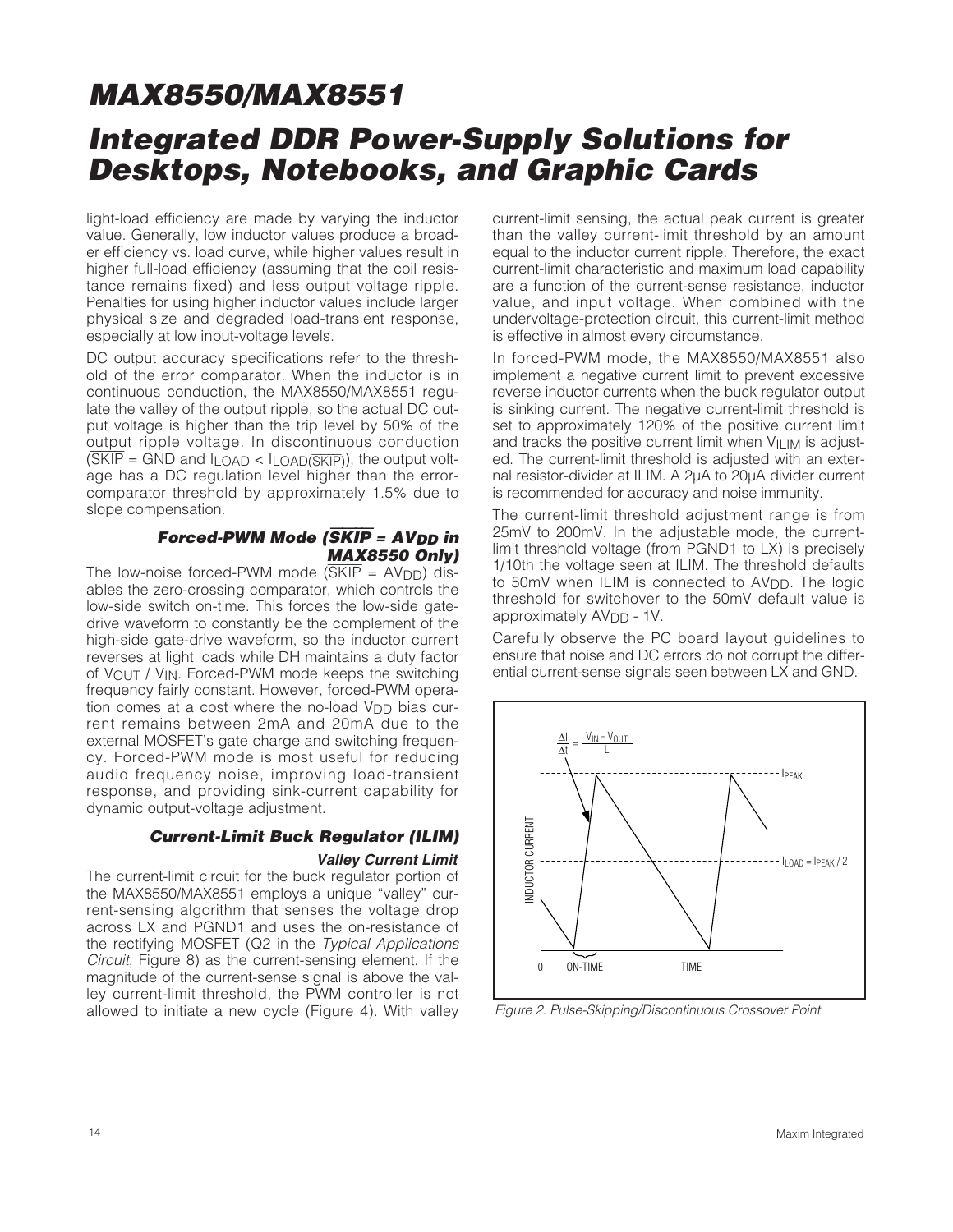# **Integrated DDR Power-Supply Solutions for Desktops, Notebooks, and Graphic Cards**



Figure 3. Adjustable Current-Limit Threshold



#### **POR, UVLO, and Soft-Start**

Internal power-on reset (POR) occurs when AV<sub>DD</sub> rises above approximately 2V, resetting the fault latch and the soft-start counter, powering up the reference, and preparing the buck regulator for operation. Until AV<sub>DD</sub> reaches 4.25V (typ), AV<sub>DD</sub> undervoltage-lockout (UVLO) circuitry inhibits switching. The controller inhibits switching by pulling DH low and holding DL low when OVP and shutdown discharge are disabled (OVP/UVP = REF or GND) or forcing DL high when OVP and shutdown discharge are enabled (OVP/UVP = AV<sub>DD</sub> or OPEN). See Table 3 for a detailed truth table for OVP/UVP and shutdown settings. When AV<sub>DD</sub> rises above 4.25V, the controller activates the buck regulator and initializes the internal soft-start.

The buck regulator's internal soft-start allows a gradual increase of the current-limit level during startup to reduce the input surge currents. The MAX8550/ MAX8551 divide the soft-start period into five phases. During the first phase, the controller limits the current limit to only 20% of the full current limit. If the output does not reach regulation within 425µs, soft-start enters the second phase, and the current limit is increased by another 20%. This process repeats until the maximum current limit is reached, after 1.7ms, or when the output reaches the nominal regulation voltage, whichever occurs first. Adding a capacitor in parallel with the external ILIM resistors creates a continuously adjustable analog soft-start function for the buck regulator's output.

Soft-start in the LDO section can be realized by connecting a capacitor between the SS pin and ground. When  $\overline{\text{SHDNB}}$  is driven low, or during thermal shutdown of the LDOs, the SS capacitor is discharged. When SHDNB is driven high or when the thermal limit is removed, an internal 4µA (typ) current charges the SS capacitor. The resulting ramp voltage on SS linearly increases the current-limit comparator thresholds to both the VTT and VTTR outputs, until full current limit is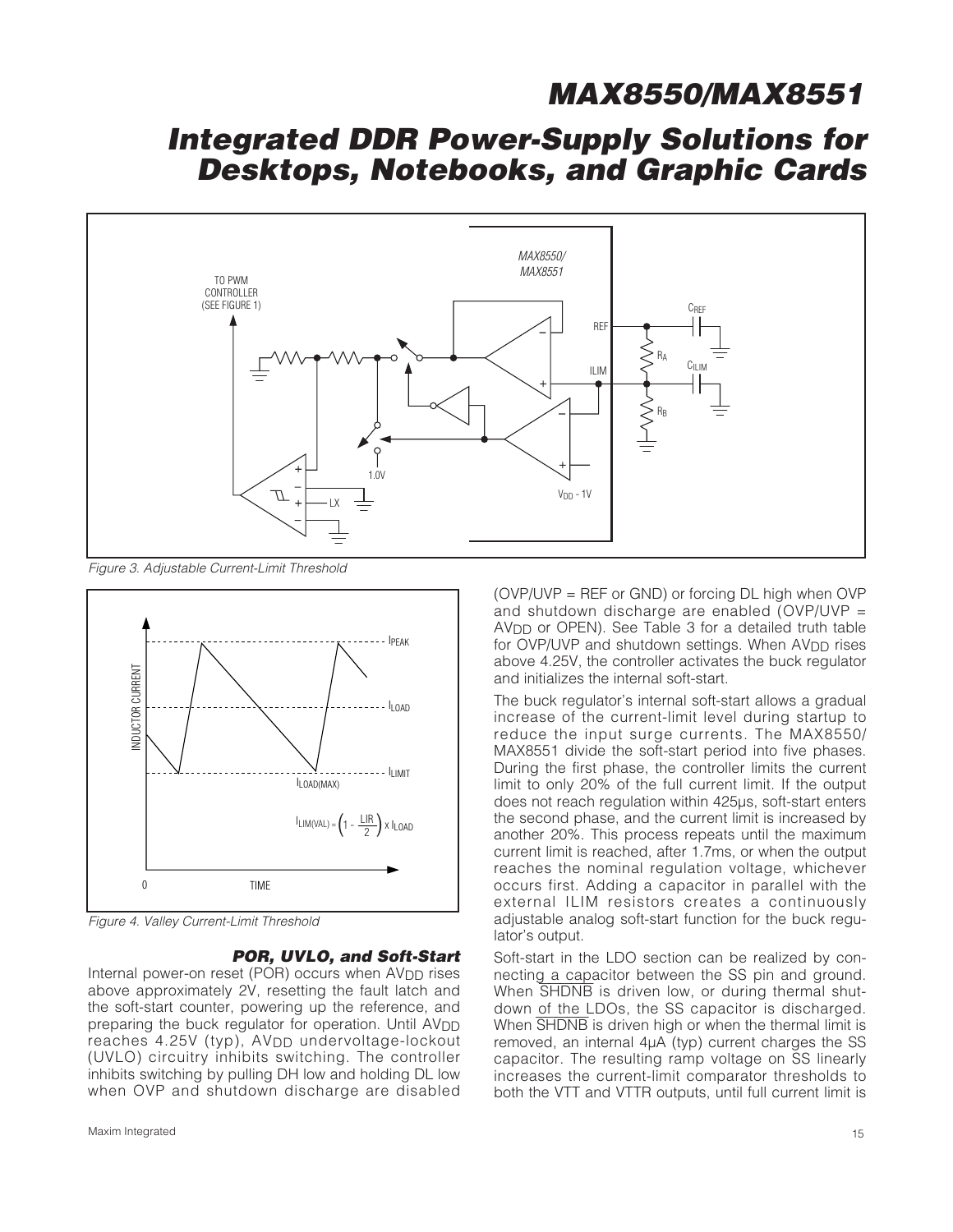# **MAX8550/MAX8551 Integrated DDR Power-Supply Solutions for Desktops, Notebooks, and Graphic Cards**

attained when SS reaches approximately 1.6V. This lowering of the current limit during startup limits the initial inrush current peaks, particularly when driving capacitors. Choose the value of the SS cap appropriately to set the soft-start time window. Leave SS floating to disable the soft-start feature.

#### **Power-OK (POK1)**

POK1 is an open-drain output for a window comparator that continuously monitors VOUT. POK1 is actively held low when SHDNA is low and during the buck regulator output's soft-start. After the digital soft-start terminates, POK1 becomes high impedance as long as the output voltage is within  $\pm 10\%$  of the nominal regulation voltage set by FB. When VOUT drops 10% below or rises 10% above the nominal regulation voltage, the MAX8550/ MAX8551 pull POK1 low. Any fault condition forces POK1 low until the fault latch is cleared by toggling SHDNA or cycling AV<sub>DD</sub> power below 1V. For logic-level output voltages, connect an external pullup resistor between POK1 and AV<sub>DD</sub>. A 100kΩ resistor works well in most applications. Note that the POK1 window detector is completely independent of the overvoltage and undervoltage-protection fault detectors and the state of VTTS and VTTR.

#### SHDNA **and Output Discharge**

The SHDNA input corresponds to the buck regulator and places the buck regulator's portion of the IC in a low-power mode (see the Electrical Characteristics table). SHDNA is also used to reset a fault signal such as an overvoltage or undervoltage fault.

When output discharge is enabled,  $(OVP/UVP = AVDD$ or open) and SHDNA and SHDNB are pulled low, or if UVP is enabled (OVP/UVP =  $AVDD$ ) and  $V_{OUT}$  falls to 70% of its regulation set point, the MAX8550 discharges the buck regulator output (through the OUT input) through an internal 10Ω switch to ground. While the output is discharging, DL is forced low and the PWM controller is disabled but the reference remains active to provide an accurate threshold. Once the output voltage drops below 0.3V, the MAX8550 shuts down the reference and pulls DL high, effectively clamping the buck output and LX to ground.

When output discharge is disabled (OVP/UVP = REF or GND), the controller does not actively discharge the buck output and the DL driver remains low. Under these conditions, the buck output discharge rate is determined by the load current and its output capacitance. The buck regulator detects and latches the discharge-mode state set by the OVP/UVP setting on startup.

For the MAX8551, the OVP/UVP is internally connected to REF, which permanently enables the output discharge feature (see Table 1).

#### SHDNB **and STBY**

The SHDNB input corresponds to the VTT and VTTR outputs, and when driven low, places the linear-regulator portion of the IC in a low-power mode (see the Electrical Characteristics table). When SHDNB is pulled low, VTT and VTTR are high impedance.

The STBY input is an active-high input that is used to shut down only the VTT output. When STBY is high, VTT is high impedance. The STBY input overrides the SHDNB input, so even with SHDNB high, if STBY is high, then the VTT output is inactive.

#### **Power-OK (POK2)**

POK2 is the open-drain output for a window comparator that continuously monitors the VTTS input and VTTR output. POK2 is pulled low when REFIN is less than 0.8V, or when SHDNB is pulled low. POK2 is high impedance as long as the output voltage is within ±10% of the nominal regulation voltage as set by REFIN. When V<sub>VTTS</sub> or V<sub>VTTR</sub> rises 10% above or 10% below its nominal regulation voltage, the MAX8550/ MAX8551 pull POK2 low. For logic-level output voltages, connect an external pullup resistor between POK2 and AV<sub>DD</sub>. A 100kΩ resistor works well in most applications.

| <b>STBY</b>      | <b>SHDNA</b>     | <b>SHDNB</b>     | <b>BUCK OUTPUT</b> | VTT | <b>VTTR</b> |
|------------------|------------------|------------------|--------------------|-----|-------------|
| <b>GND</b>       | AV <sub>DD</sub> | AV <sub>DD</sub> | ΟN                 | ON  | ΟN          |
| <b>GND</b>       | AV <sub>DD</sub> | <b>GND</b>       | ΟN                 | OFF | OFF         |
| AV <sub>DD</sub> | AV <sub>DD</sub> | AV <sub>DD</sub> | ΟN                 | OFF | ΟN          |
| <b>GND</b>       | <b>GND</b>       | AV <sub>DD</sub> | OFF                | ΟN  | ΟN          |
| <b>GND</b>       | <b>GND</b>       | <b>GND</b>       | OFF                | OFF | OFF         |

#### **Table 2. Shutdown and Standby Control Logic**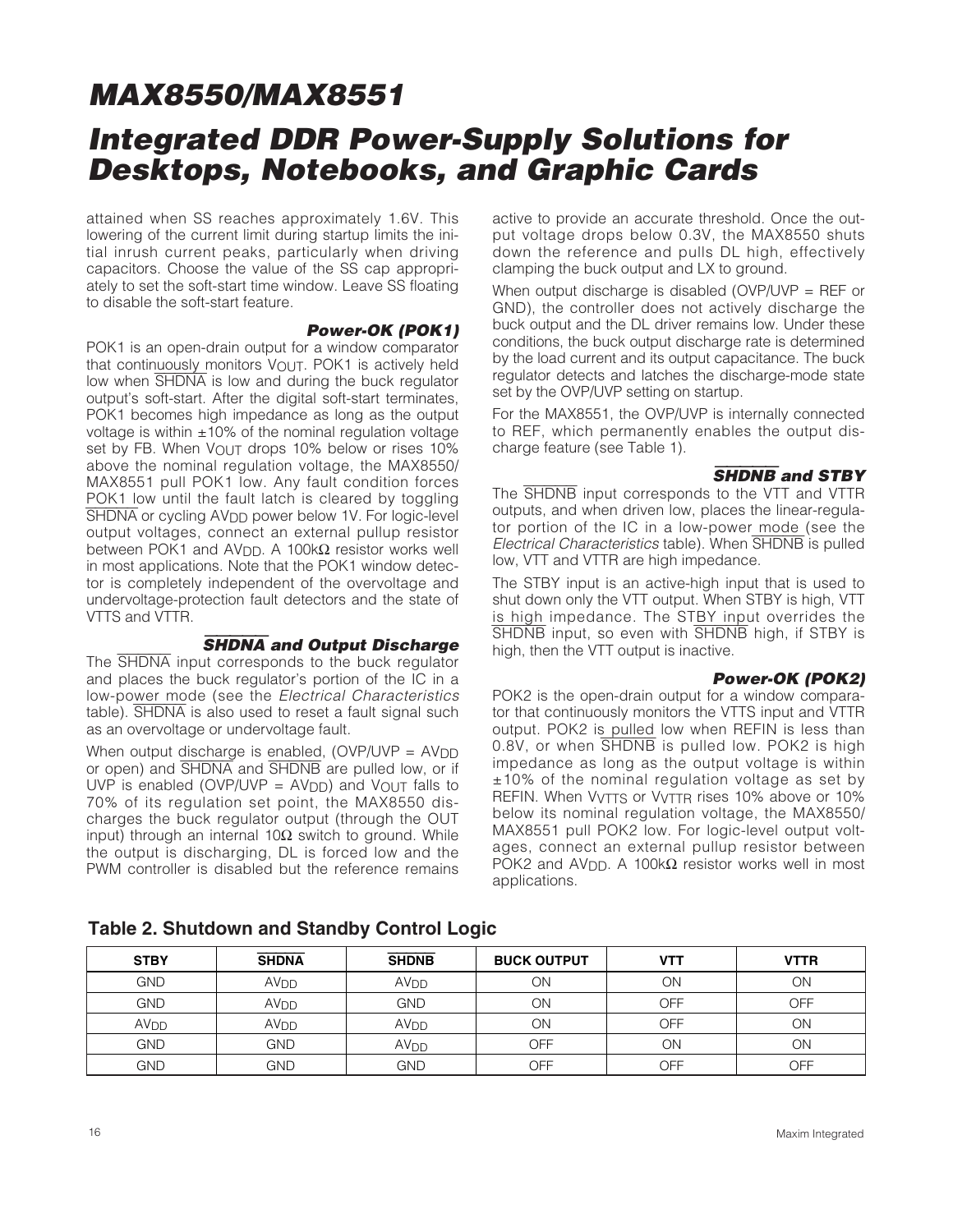# **Integrated DDR Power-Supply Solutions for Desktops, Notebooks, and Graphic Cards**

### **Current Limit (LDO for VTT and VTTR Buffer)**

The VTT output is a linear regulator that regulates the input (VTTI) to half the VREFIN voltage. The feedback point for VTT is at the VTTS input (Figure 1). VTT is capable of sinking and sourcing at least 1.5A of continuous current and 3A peak current. The current limit for VTT and VTTR is typically ±5A and ±40mA, respectively. When the current limit for either output is reached, the outputs regulate the current, not the voltage.

### **Fault Protection**

The MAX8550/MAX8551 provide overvoltage/undervoltage fault protection in the buck controller. Select OVP/UVP to enable and disable fault protection as shown in Table 3. Once activated, the controller continuously monitors the output for undervoltage and overvoltage fault conditions.

### **Overvoltage Protection (OVP)**

When the output voltage rises above 116% of the nominal regulation voltage (MAX8550 only) and OVP is enabled (OVP/UVP =  $AV_{DD}$  or open), the OVP circuit sets the fault latch, shuts down the PWM controller, and immediately pulls DH low and forces DL high. This turns on the synchronous-rectifier MOSFET (Q2 in the Typical Applications Circuit of Figure 8) with a 100% duty cycle, rapidly discharging the output capacitor and clamping the output to ground. Note that immediately latching DL high can cause the output voltage to go slightly negative due to energy stored in the output LC circuit at the instant the OVP occurs. If the load cannot tolerate a negative voltage, place a power Schottky diode across the output to act as a reverse-polarity clamp. Toggle  $\overline{\text{SHDNA}}$  or cycle  $\text{AV}_{\text{DD}}$  below 1V to clear

the fault latch and restart the controller. OVP is disabled when OVP/UVP is connected to REF or GND (see Table 3). OVP only applies to the buck output. The VTT and VTTR outputs do not have overvoltage protection.

#### **Undervoltage Protection (UVP)**

When the output voltage drops below 70% of its regulation voltage while UVP is enabled, the controller sets the fault latch and begins the discharge mode (see the Shutdown and Output Discharge section). When the output voltage drops to 0.3V, the synchronous rectifier (Q2 in the Typical Applications Circuit) turns on and clamps the buck output to GND. UVP is ignored for at least 10ms (min) after startup or after a rising edge on SHDNA. Toggle SHDNA or cycle AV<sub>DD</sub> power below 1V to clear the fault latch and restart the controller. UVP is disabled when OVP/UVP is left open or connected to GND (see Table 3). UVP only applies to the buck output. The VTT and VTTR outputs do not have undervoltage protection.

#### **Thermal Fault Protection**

The MAX8550/MAX8551 feature two thermal-fault-protection circuits. One monitors the buck-regulator portion of the IC and the other monitors the linear regulator (VTT) and the reference buffer output (VTTR). When the junction temperature of the buck-regulator portion of the MAX8550/MAX8551 rises above +160°C, a thermal sensor activates the fault latch, pulls POK1 low, and shuts down the buck-controller output using discharge mode regardless of the OVP/UVP setting. Toggle SHDNA or cycle AV<sub>DD</sub> below 1V to reactivate the controller after the junction temperature cools by 15°C. If the VTT and VTTR regulator portion of the IC has its die temperature rise above +160°C, then VTT and VTTR

| <b>OVP/UVP</b>         | <b>DISCHARGE</b>                                        | <b>UVP PROTECTION</b>                                                       | <b>OVP PROTECTION</b>                         |  |
|------------------------|---------------------------------------------------------|-----------------------------------------------------------------------------|-----------------------------------------------|--|
| <b>AV<sub>DD</sub></b> | Yes.<br>DL forced high when SHDNA and<br>SHDNB are low. | Enabled.<br>Discharge sequence activated. DL<br>forced high when shut down. | Enabled.<br>DH pulled low and DL forced high. |  |
| <b>OPEN</b>            | Yes.<br>DL forced high when SHDNA and<br>SHDNB are low. | Disabled.                                                                   | Enabled.<br>DH pulled low and DL forced high. |  |
| <b>REF</b>             | No.<br>DL forced low when SHDNA is low.                 | Enabled.<br>Discharge sequence activated. DL<br>forced high when shut down. | Disabled.                                     |  |
| <b>GND</b>             | No.<br>DL forced low when SHDNA is low.                 | Disabled.                                                                   | Disabled.                                     |  |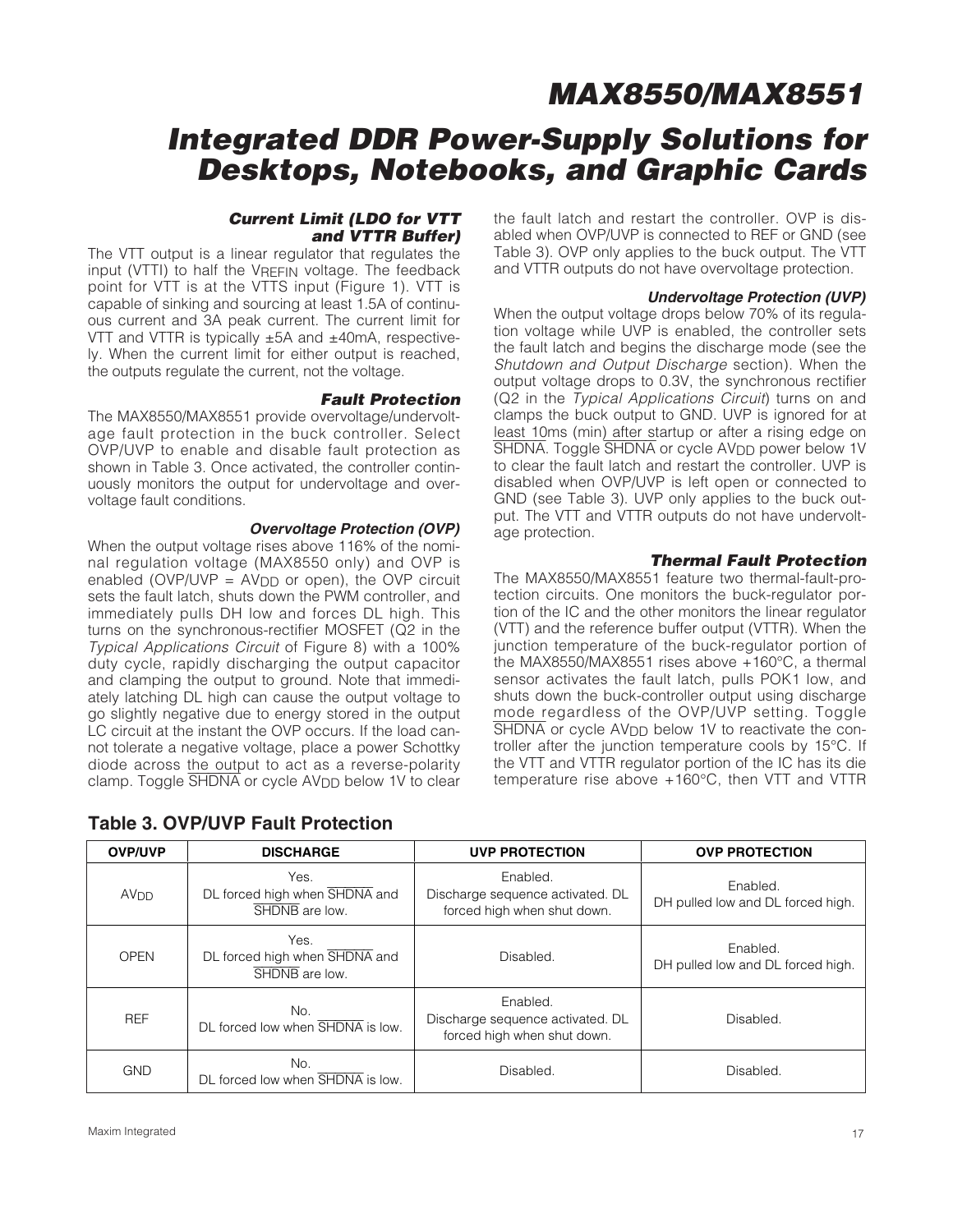## **Integrated DDR Power-Supply Solutions for Desktops, Notebooks, and Graphic Cards**

shut off, go high impedance, and restart after the die portion of the IC cools by 15°C. Both thermal faults are independent. For example, if the VTT output is overloaded to the point that it triggers its thermal fault, the buck regulator continues to function.

#### **Design Procedure**

Firmly establish the input voltage range  $(V_{IN})$  and maximum load current  $(I<sub>LOAD</sub>)$  in the buck regulator before choosing a switching frequency and inductor operating point (ripple current ratio or LIR). The primary design trade-off lies in choosing a good switching frequency and inductor operating point, and the following four factors dictate the rest of the design:

- Input Voltage Range. The maximum value (VIN(MAX)) must accommodate the worst-case voltage. The minimum value (VIN(MIN)) must account for the lowest voltage after drops due to connectors and fuses. If there is a choice, lower input voltages result in better efficiency.
- Maximum Load Current. There are two values to consider. The peak load current (IPEAK) determines the instantaneous component stresses and filtering requirements and thus drives output capacitor selection, inductor saturation rating, and the design of the current-limit circuit. The continuous load current (ILOAD) determines the thermal stresses and thus drives the selection of input capacitors, MOSFETs, and other critical heat-contributing components.
- Switching Frequency. This choice determines the basic trade-off between size and efficiency. The optimal frequency is largely a function of maximum input voltage, due to MOSFET switching losses proportional to frequency and  $V_{\text{IN}}^2$ . The optimum frequency is also a moving target, due to rapid improvements in MOSFET technology that are making higher frequencies more practical.
- Inductor Operating Point. This choice provides tradeoffs: size vs. efficiency and transient response vs. output ripple. Low inductor values provide better transient response and smaller physical size but also result in lower efficiency and higher output ripple due to increased ripple currents. The minimum practical inductor value is one that causes the circuit to operate at the edge of critical conduction (where the inductor current just touches zero with every cycle at maximum load). Inductor values lower than this grant no further size-reduction benefit. The optimum operating point is usually found between 20% and 50% ripple current. When pulse skipping  $(SKIP = low$  at light loads), the inductor value also determines the load-current value at which PFM/PWM switchover occurs.

#### **Setting the Output Voltage (Buck)**

#### **Preset Output Voltages**

The MAX8550/MAX8551s' Dual-Mode operation allows the selection of common voltages without requiring external components (Figure 5). Connect FB to GND for a fixed 2.5V output, to AV<sub>DD</sub> for a fixed 1.8V output, or connect FB directly to OUT for a fixed 0.7V output.

#### **Setting the Buck Regulator Output (VOUT) with a Resistive Voltage-Divider at FB**

The buck-regulator output voltage can be adjusted from 0.7V to 5.5V using a resistive voltage-divider (Figure 6). The MAX8550/MAX8551 regulate FB to a fixed reference voltage (0.7V). The adjusted output voltage is:

$$
V_{\text{OUT}} = V_{\text{FB}} \left( 1 + \frac{R_{\text{C}}}{R_{\text{D}}} \right) + \frac{V_{\text{RIPPLE}}}{2}
$$

where  $V_{FB}$  is 0.7V, R<sub>C</sub> and R<sub>D</sub> are shown in Figure 6, and VRIPPLE is:

$$
V_{RIPPLE} = LIR \times I_{LOAD(MAX)} \times R_{ESR}
$$

#### **Setting the VTT and VTTR Voltages (LDO)**

The termination power-supply output (VTT) can be set by two different methods. First, the VTT output can be connected directly to the VTTS input to force VTT to regulate to VREFIN / 2. Secondly, VTT can be forced to regulate higher than VREFIN / 2 by connecting a resistive



Figure 5. Dual-Mode Feedback Decoder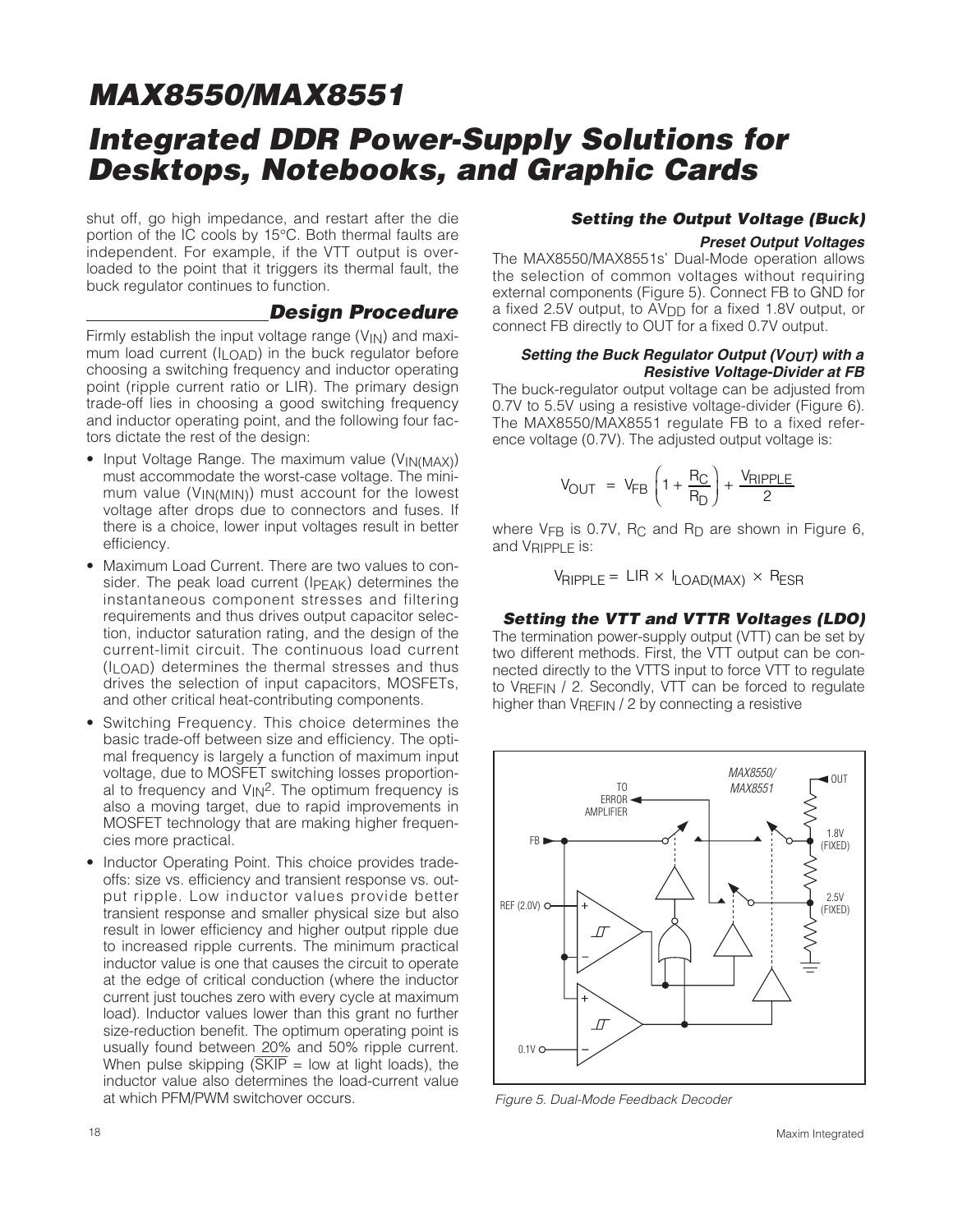## **Integrated DDR Power-Supply Solutions for Desktops, Notebooks, and Graphic Cards**



Figure 6. Setting VOUT with a Resistive Voltage-Divider

divider from VTT to VTTS. The maximum value for VTT is VyTTI - VDROPOUT where VDROPOUT =  $IVTT \times 0.3\Omega$ (max) at  $T_A = +85^{\circ}C$ .

The termination reference voltage (VTTR) tracks 1/2 VREFIN.

#### **Inductor Selection (Buck)**

The switching frequency and inductor operating point determine the inductor value as follows:

$$
L = \frac{V_{OUT} (V_{IN} - V_{OUT})}{V_{IN} \times f_{SW} \times I_{LOAD(MAX)} \times LIR}
$$

For example:  $I_{LOAD(MAX)} = 12A$ ,  $V_{IN} = 12V$ ,  $V_{OUT} =$ 2.5V,  $f_{SW} = 600kHz$ , 30% ripple current or  $LIR = 0.3$ :

$$
L = \frac{2.5V (12V - 2.5V)}{12V \times 600kHz \times 12A \times 0.3} \approx 1 \mu H
$$

Find a low-loss inductor with the lowest possible DC resistance that fits in the allotted dimensions. Ferrite cores are often the best choice, although powdered iron is inexpensive and can work well at frequencies up to 200kHz. The core must be large enough not to saturate at the peak inductor current (IPEAK):

$$
I_{PEAK} = I_{LOAD(MAX)} \left( 1 + \frac{LIR}{2} \right)
$$

Most inductor manufacturers provide inductors in standard values, such as 1.0µH, 1.5µH, 2.2µH, 3.3µH, etc.

Maxim Integrated 19

Also look for nonstandard values, which can provide a better compromise in LIR across the input voltage range. If using a swinging inductor (where the no-load inductance decreases linearly with increasing current), evaluate the LIR with properly scaled inductance values.

#### **Input Capacitor Selection (Buck)**

The input capacitor must meet the ripple current requirement (IRMS) imposed by the switching currents:

$$
I_{RMS} = I_{LOAD} \frac{\sqrt{V_{OUT}(V_{IN} - V_{OUT})}}{V_{IN}}
$$

IRMS has a maximum value of  $I_{\text{LOAD}}$  / 2 when  $V_{\text{IN}} = 2 \times$ VOUT. For most applications, nontantalum capacitors (ceramic, aluminum, POS, or OSCON) are preferred due to their resistance to power-up surge currents typical of systems with a mechanical switch or connector in series with the input. If the MAX8550/MAX8551 are operated as the second stage of a two-stage power conversion system, tantalum input capacitors are acceptable. In either configuration, choose a capacitor that has less than 10°C temperature rise at the RMS input current for optimal reliability and lifetime.

#### **Output Capacitor Selection (Buck)**

The output filter capacitor must have low enough equivalent series resistance (RESR) to meet output ripple and load-transient requirements, yet have high enough ESR to satisfy stability requirements.

For processor core voltage converters and other applications in which the output is subject to violent load transients, the output capacitor's size depends on how much RESR is needed to prevent the output from dipping too low under a load transient. Ignoring the sag due to finite capacitance:

$$
R_{ESR} \leq \frac{V_{STEP}}{\Delta I_{LOAD(MAX)}}
$$

In applications without large and fast load transients, the output capacitor's size often depends on how much RESR is needed to maintain an acceptable level of output voltage ripple. The output ripple voltage of a stepdown controller is approximately equal to the total inductor ripple current multiplied by the output capacitor's RESR. Therefore, the maximum RESR required to meet ripple specifications is:

$$
R_{ESR} \leq \frac{V_{RIPPLE}}{I_{LOAD(MAX)} \times LIR}
$$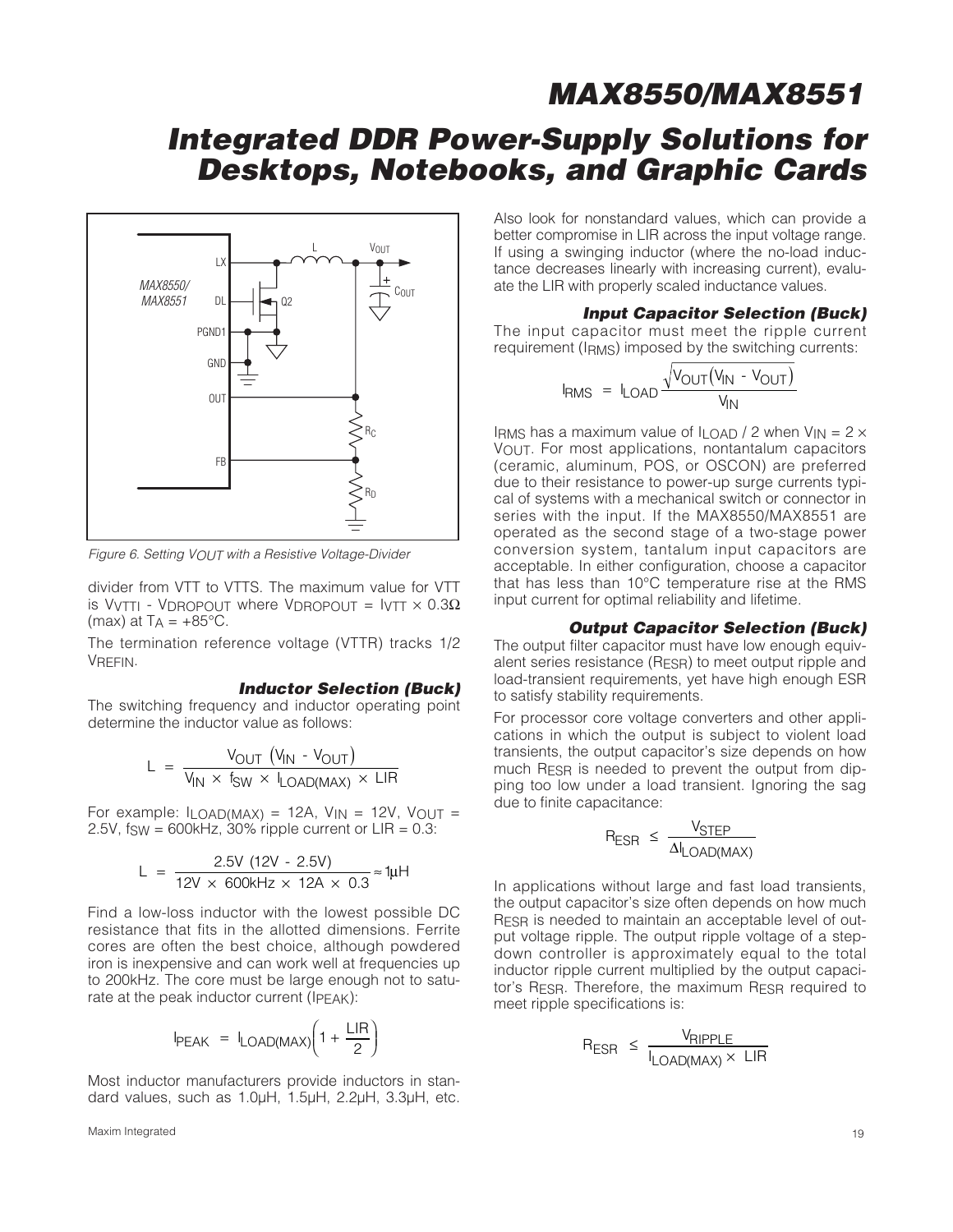# **MAX8550/MAX8551 Integrated DDR Power-Supply Solutions for Desktops, Notebooks, and Graphic Cards**

The actual capacitance value required relates to the physical size needed to achieve low ESR, as well as to the chemistry of the capacitor technology. Thus, the capacitor is usually selected by ESR and voltage rating rather than by capacitance value (this is true of tantalums, OSCONs, polymers, and other electrolytics).

When using low-capacity filter capacitors, such as ceramic capacitors, size is usually determined by the capacity needed to prevent VSAG and VSOAR from causing problems during load transients. Generally, once enough capacitance is added to meet the overshoot requirement, undershoot at the rising load edge is no longer a problem (see the VSAG and VSOAR equations in the Transient Response section). However, lowcapacity filter capacitors typically have high-ESR zeros that can affect the overall stability (see the Stability Requirements section).

#### **Stability Requirements**

For Quick-PWM controllers, stability is determined by the value of the ESR zero relative to the switching frequency. The boundary of instability is given by the following equation:

: where

$$
f_{ESR} = \frac{1}{2\pi \times R_{ESR} \times C_{OUT}}
$$

 $f_{ESR} \leq \frac{f_{SW}}{\pi}$ 

If COUT consists of multiple same-value capacitors, as in the Typical Applications Circuit of Figure 8, the fESR remains the same as that of a single capacitor.

For a typical 600kHz application, the ESR zero frequency must be well below 190kHz, preferably below 100kHz. Two 150µF/4V Sanyo POS capacitors are used to provide 12m $Ω$  (max) of R<sub>ESR</sub>. This results in a zero at 42kHz, well within the bounds of stability.

Do not put high-value ceramic capacitors directly across the feedback sense point without taking precautions to ensure stability. Large ceramic capacitors can have a high-ESR zero frequency and cause erratic, unstable operation. However, it is easy to add enough series resistance by placing the capacitors a couple of inches downstream from the feedback sense point, which should be as close as possible to the inductor.

Unstable operation manifests itself in two related but distinctly different ways: double pulsing and fast-feedback loop instability. Double pulsing occurs due to noise on the output or because the ESR is so low that there is not enough voltage ramp in the output voltage signal. This "fools" the error comparator into triggering a new cycle immediately after the 400ns minimum offtime period has expired.

Double pulsing is more annoying than harmful, resulting in nothing worse than increased output ripple. However, it can indicate the possible presence of loop instability due to insufficient ESR. Loop instability can result in oscillations at the output after line or load steps. Such perturbations are usually damped but can cause the output voltage to rise above or fall below the tolerance limits. The easiest method for checking stability is to apply a very fast zero-to-max load transient and carefully observe the output-voltage-ripple envelope for overshoot and ringing. It can help to simultaneously monitor the inductor current with an AC current probe. Do not allow more than one cycle of ringing after the initial step-response under/overshoot.

#### **VTT Output Capacitor Selection (LDO)**

A minimum value of 60µF is needed to stabilize the VTT output for load currents up to  $\pm$ 1.5A. This value of capacitance limits the regulator's unity-gain bandwidth frequency to about 700kHz (typ) to allow adequate phase margin for stability. To keep the capacitor acting as a capacitor within the regulator's bandwidth, it is important that ceramic caps with low ESR and ESL be used.

Since the gain bandwidth is also determined by the transconductance of the output FETs, which increases with load current, the output capacitor needs to be greater than 60µF if the load current exceeds 1.5A, but can be smaller than 60µF if the maximum load current is less than 1.5A. As a rule, choose the minimum capacitance and maximum ESR for the output capacitor using the following:

$$
C_{OUT\_MIN} = 60 \mu F \times \sqrt{\frac{I_{LOAD}}{1.5A}}
$$

$$
R_{ESR\_MAX} = 5 m\Omega \times \sqrt{\frac{1.5A}{I_{LOAD}}}
$$

RESR value is measured at the unity-gain-bandwidth frequency given by approximately:

$$
f_{GBW} = \frac{40}{C_{OUT}} \times \sqrt{\frac{I_{LOAD}}{1.5A}}
$$

Once these conditions for stability are met, additional capacitors including those of electrolytic and tantalum types can be connected in parallel to the ceramic capacitor (if desired) to further suppress noise or voltage ripple at the output.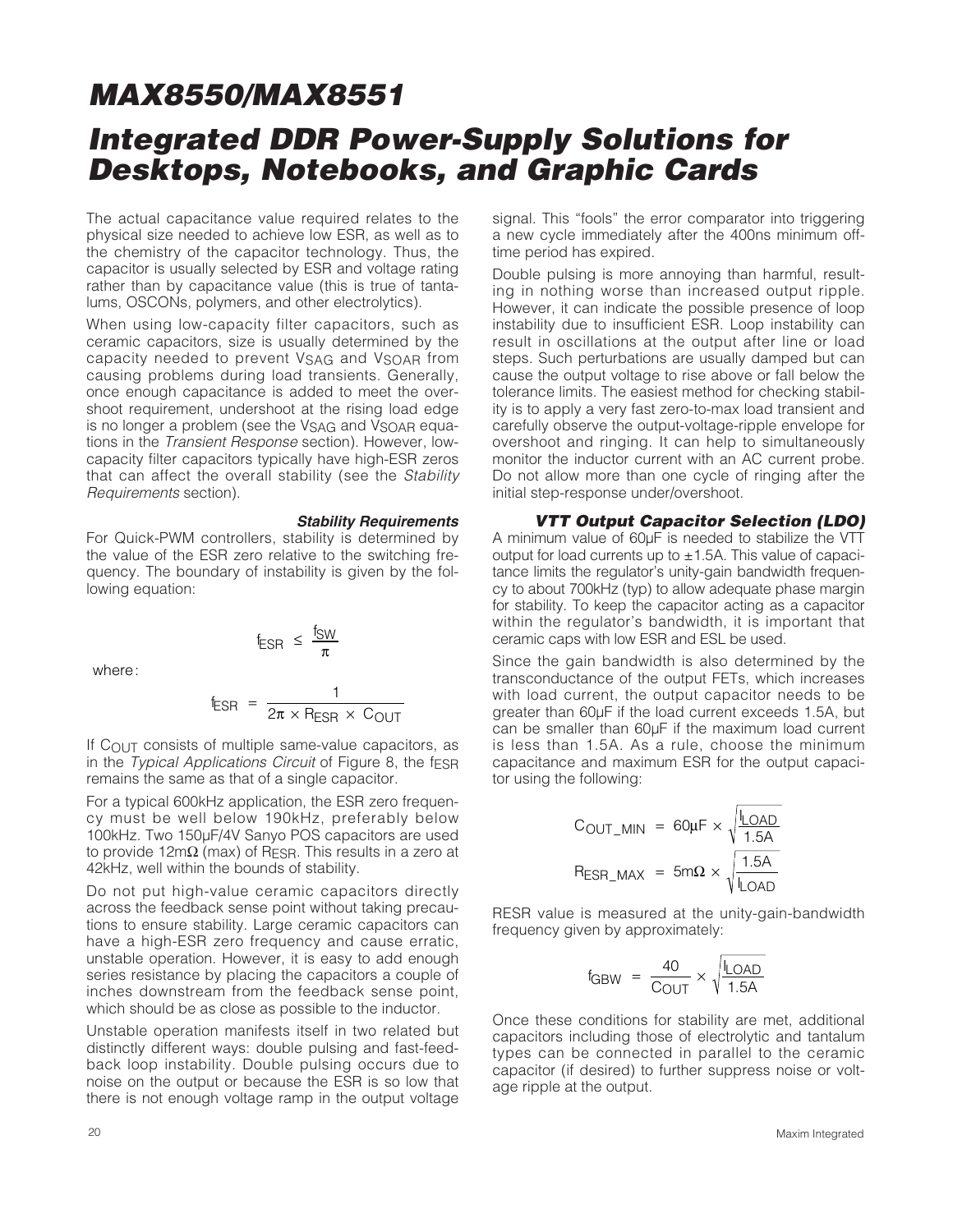## **Integrated DDR Power-Supply Solutions for Desktops, Notebooks, and Graphic Cards**

#### **VTTR Output Capacitor Selection (LDO)**

The VTTR buffer is a scaled-down version of the VTT regulator, with much smaller output transconductance. Its compensation cap can therefore be smaller, and its ESR larger, than what is required for its larger counterpart. For typical applications requiring load current up to ±20mA, a ceramic cap with a minimum value of 1µF is recommended (RESR  $\langle$  0.3Ω). Connect this cap between VTTR and the analog ground plane.

#### **VTTI Input Capacitor Selection (LDO)**

Both the VTT and VTTR output stages are powered from the same VTTI input. Their output voltages are referenced to the same REFIN input. The value of the VTTI bypass capacitor is chosen to limit the amount of ripple/noise at VTTI, or the amount of voltage dip during a load transient. Typically VTTI is connected to the output of the buck regulator, which already has a large bulk capacitor. Nevertheless, a ceramic capacitor of at least 10µF must be used and must be added and placed as close as possible to the VTTI pin. This value must be increased with larger load current, or if the trace from the VTTI pin to the power source is long and has significant impedance. Furthermore, to prevent undesirable VTTI bounce from coupling back to the REFIN input and possibly causing instability in the loop, the REFIN pin should ideally tap its signal from a separate lowimpedance DC source rather than directly from the VTTI input. If the latter is unavoidable, increase the amount of bypass capacitance at the VTTI input and add additional bypass at the REFIN pin.

#### **MOSFET Selection (Buck)**

The MAX8550/MAX8551 drive external, logic-level, Nchannel MOSFETs as the circuit-switch elements. The key selection parameters:

**On-resistance (RDS(ON)):** the lower, the better.

**Maximum drain-to-source voltage (V<sub>DSS</sub>):** should be at least 20% higher than input supply rail at the highside MOSFET's drain.

#### Gate charges (Q<sub>G</sub>, Q<sub>GD</sub>, Q<sub>GS</sub>): the lower the better.

Choose MOSFETs with rated  $R_{DS(ON)}$  at  $V_{GS} = 4.5V$ . For a good compromise between efficiency and cost, choose the high-side MOSFET that has a conduction loss equal to its switching loss at nominal input voltage and maximum output current (see below). For the lowside MOSFET, make sure that it does not spuriously turn on because of dV/dt caused by the high-side MOSFET turning on, as this results in shoot-through current degrading efficiency. MOSFETs with a lower QGD to QGS ratio have higher immunity to dV/dt.

For proper thermal-management design, calculate the power dissipation at the desired maximum operating junction temperature, maximum output current, and worst-case input voltage. For the low-side MOSFET, the worst case is at VIN(MAX). For the high-side MOSFET, the worst case could be at either  $V_{IN(MIN)}$  or  $V_{IN(MAX)}$ . The high-side MOSFET and low-side MOSFET have different loss components due to the circuit operation. The low-side MOSFET operates as a zero-voltage switch; therefore, major losses are:

- The channel-conduction loss  $(P<sub>L</sub>SCC)$
- The body-diode conduction loss (PLSDC)
- The gate-drive loss (PLSDR):

$$
P_{LSCC} = \left(1 - \frac{V_{OUT}}{V_{IN}}\right) \times I_{LOAD}^{2} \times P_{DS(ON)}
$$

Use RDS(ON) at TJ(MAX):

$$
P_{LSDC} = 2I_{LOAD} \times V_F \times t_{DT} \times t_{SW}
$$

where  $V_F$  is the body-diode forward-voltage drop, t $DT$  is the dead time  $(\approx 30 \text{ns})$ , and fsw is the switching frequency. Because of the zero-voltage switch operation, the low-side MOSFET gate-drive loss occurs as a result of charging and discharging the input capacitance, (CISS). This loss is distributed among the average DL gate-driver's pullup and pulldown resistance, R<sub>DL</sub>  $(≈1Ω)$ , and the internal gate resistance (R<sub>GATE</sub>) of the MOSFET ( $\approx$ 2Ω). The drive power dissipated is given by:

$$
P_{LSDR} = C_{ISS} \times V_{GS}^2 \times f_{SW} \times \frac{R_{GATE}}{R_{GATE} + R_{DL}}
$$

The high-side MOSFET operates as a duty-cycle control switch and has the following major losses:

- The channel-conduction loss (PHSCC)
- The VI overlapping switching loss (P<sub>HSSW</sub>)
- The drive loss (PHSDR)

(The high-side MOSFET does not have body-diode conduction loss because the diode never conducts current):

$$
P_{HSCC} = \frac{V_{OUT}}{V_{IN}} \times I_{LOAD}^{2} \times P_{DS(ON)}
$$

Use R<sub>DS(ON)</sub> at T<sub>J(MAX)</sub>:

Maxim Integrated 21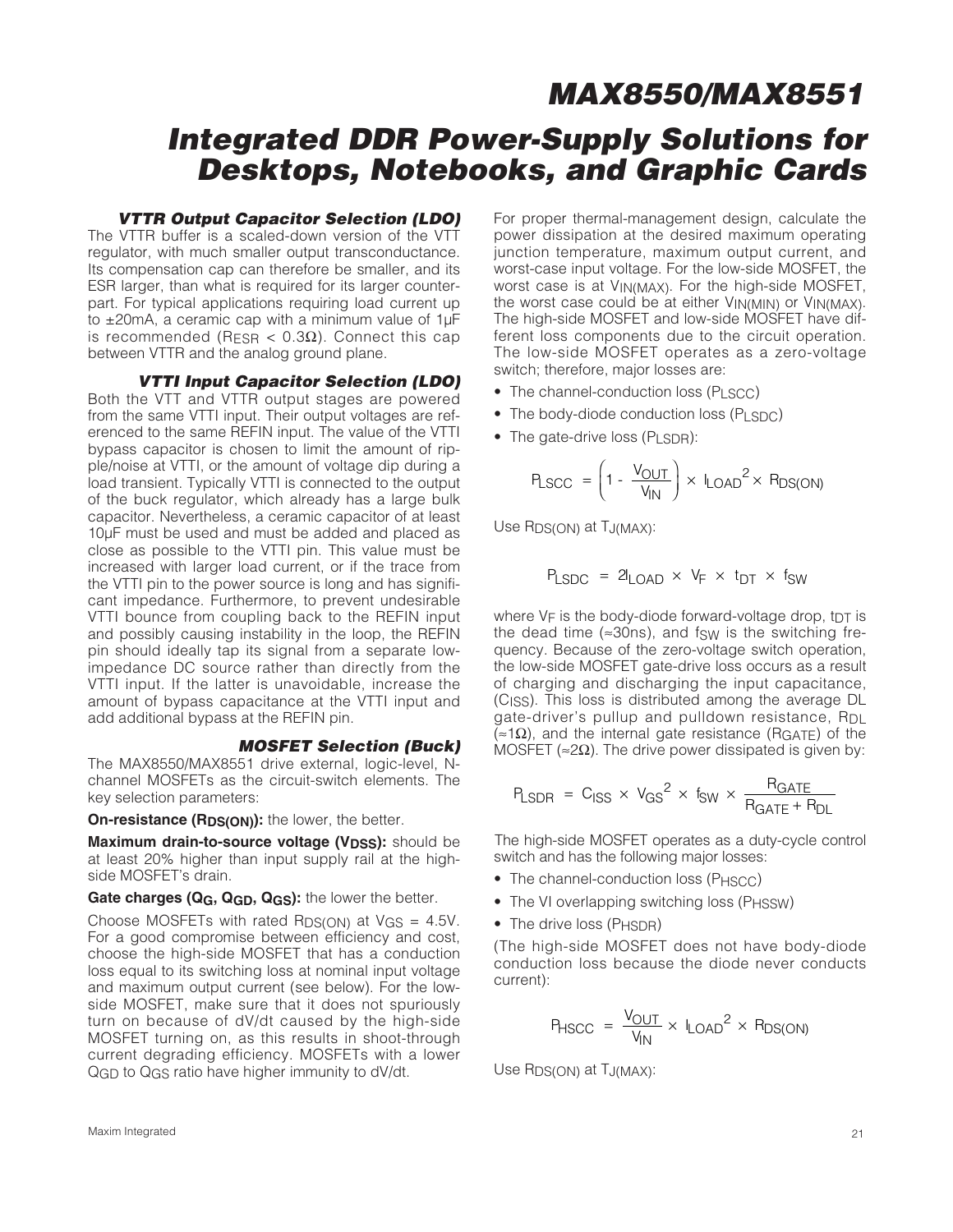## **Integrated DDR Power-Supply Solutions for Desktops, Notebooks, and Graphic Cards**

$$
P_{\text{HSSW}} = V_{\text{IN}} \times I_{\text{LOAD}} \times f_{\text{SW}} \times \frac{Q_{\text{GS}} + Q_{\text{GD}}}{I_{\text{GATE}}}
$$

where IGATE is the average DH-driver output current determined by:

$$
I_{GATE(ON)} = \frac{2.5V}{R_{DH} + R_{GATE}}
$$

where R<sub>DH</sub> is the high-side MOSFET driver's on-resistance (1Ω typ) and R<sub>GATE</sub> is the internal gate resistance of the MOSFET ( $\approx$ 2Ω):

$$
P_{\text{HSDR}} = Q_{\text{G}} \times V_{\text{GS}} \times f_{\text{SW}} \times \frac{R_{\text{GATE}}}{R_{\text{GATE}} + R_{\text{DH}}}
$$

where  $V$ <sub>GS</sub> =  $V$ <sub>DD</sub> = 5V. In addition to the losses above, allow about 20% more for additional losses because of MOSFET output capacitances and low-side MOSFET body-diode reverse-recovery charge dissipated in the high-side MOSFET that is not well defined in the MOSFET data sheet. Refer to the MOSFET data sheet for thermal-resistance specifications to calculate the PC board area needed to maintain the desired maximum operating junction temperature with the above-calculated power dissipations. To reduce EMI caused by switching noise, add a 0.1µF ceramic capacitor from the high-side switch drain to the low-side switch source, or add resistors in series with DH and DL to slow down the switching transitions. Adding series resistors increases the power dissipation of the MOSFET, so ensure that this does not overheat the MOSFET.

#### **MOSFET Snubber Circuit (Buck)**

Fast switching transitions cause ringing because of a resonating circuit formed by the parasitic inductance and capacitance at the switching nodes. This high-frequency ringing occurs at LX's rising and falling transitions and can interfere with circuit performance and generate EMI. To dampen this ringing, an optional series RC snubber circuit is added across each switch. Below is a simple procedure for selecting the value of the series RC of the snubber circuit:

- 1) Connect a scope probe to measure  $V_1 \times$  to PGND1, and observe the ringing frequency, fR.
- 2) Estimate the circuit parasitic capacitance (CPAR) at LX by first finding a capacitor value, which, when connected from LX to PGND1, reduces the ringing frequency by half. C<sub>PAR</sub> can then be calculated as 1/3rd the value of the capacitor value found.

3) Estimate the circuit parasitic capacitance  $(L_{\text{PAR}})$ from the equation:

$$
L_{PAR} = \frac{1}{\left(2\pi \times f_R\right)^2 \times C_{PAR}}
$$

- 4) Calculate the resistor for critical dampening (RSNUB) from the equation:  $R_{SNUB} = 2\pi \times f_R \times L_{PAR}$ . Adjust the resistor value up or down to tailor the desired damping and the peak voltage excursion.
- 5) The capacitor (C<sub>SNUB</sub>) should be at least 2 to 4 times the value of CPAR to be effective.

The power loss of the snubber circuit (PRSNUB) is dissipated in the resistor and can be calculated as:

$$
P_{\text{RSNUB}} = C_{\text{SNUB}} \times V_{\text{IN}}^2 \times f_{\text{SW}}
$$

where  $V_{IN}$  is the input voltage and fsw is the switching frequency. Choose an R<sub>SNUB</sub> power rating that meets the specific application's derating rule for the power dissipation calculated.

#### **Setting the Current Limit (Buck)**

The current-sense method used in the MAX8550/  $MAX8551$  makes use of the on-resistance  $(RDS(ON))$  of the low-side MOSFET (Q2 in the Typical Applications Circuit). When calculating the current limit, use the worstcase maximum value for R<sub>DS(ON)</sub> from the MOSFET data sheet, and add some margin for the rise in  $RDS(ON)$  with temperature. A good general rule is to allow 0.5% additional resistance for each 1°C of temperature rise.

The minimum current-limit threshold must be great enough to support the maximum load current when the current limit is at the minimum tolerance value. The valley of the inductor current occurs at ILOAD(MAX) minus half the ripple current; therefore:

$$
I_{LIM(VAL)} > I_{LOAD(MAX)} - \left(\frac{I_{LOAD(MAX)} \times LIR}{2}\right)
$$

where ILIM(VAL) equals the minimum valley current-limit threshold voltage divided by the on-resistance of Q2 (RDS(ON)Q2). For the 50mV default setting, connect ILIM to AVDD. In adjustable mode, the valley current-limit threshold is precisely 1/10th\* the voltage seen at ILIM. For an adjustable threshold, connect a resistive divider from REF to GND with ILIM connected to the center tap. The external 250mV to 2V adjustment range corresponds to a 25mV to 200mV valley current-limit threshold. When adjusting the current limit, use 1% tolerance resistors and

<sup>\*</sup>In the negative direction, the adjustable current limit is typically -1/8th the voltage seen at ILIM.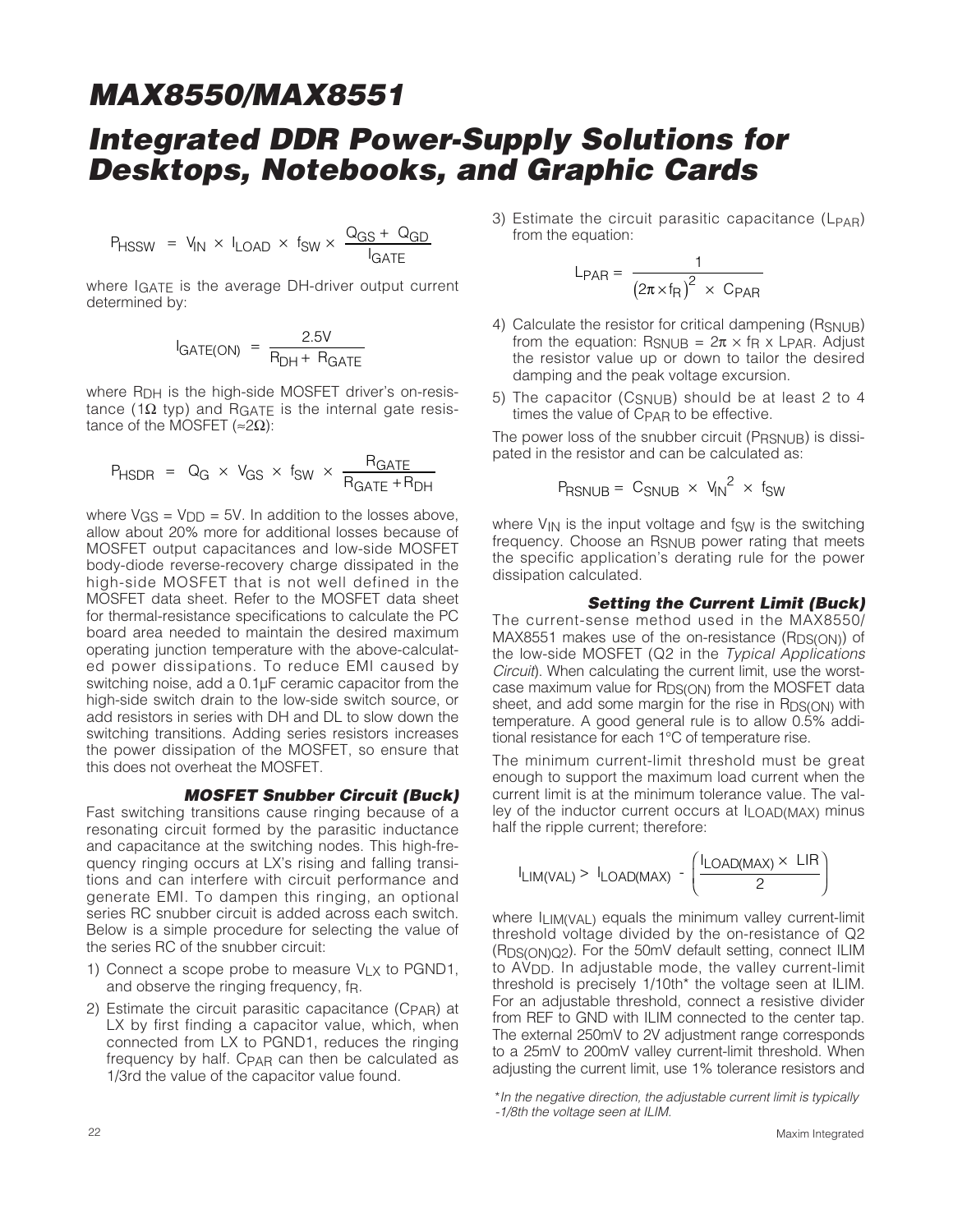## **Integrated DDR Power-Supply Solutions for Desktops, Notebooks, and Graphic Cards**

a divider current of approximately 10µA to prevent significant inaccuracy in the valley current-limit tolerance.

#### **Foldback Current Limit**

Alternately, foldback current limit can be implemented if the UVP latch option is not available. Foldback current limit reduces the power dissipation of external components so they can withstand indefinite overload and short circuit, with automatic recovery after the overload or short circuit is removed. To implement foldback current limit, connect a resistor from  $V_{\text{OUT}}$  to ILIM (R6) in Figure 7 and the Typical Applications Circuit), in addition to the resistor-divider network (R4 and R5) used for setting the adjustable current limit as shown in Figure 7.

The following is a procedure for calculating the value of R4, R5, and R6:

1) Calculate the voltage, VILIM(NOM), required at ILIM when the output voltage is at nominal:

$$
V_{\text{ILIM(NOM)}} = 10 \times I_{\text{LOAD(MAX)}} \times \left(1 - \frac{\text{LIR}}{2}\right)
$$

 $\times$  R<sub>DS(ON)Q2</sub>

- 2) Pick a percentage of foldback, PFB, from 15% to 40%.
- 3) Calculate the voltage, VILIM(0V), when the output is shorted (0V):



Figure 7. Foldback Current Limit

 $V_{\text{II IM(OV)}} = P_{\text{FR}} \times V_{\text{II IM(NOM)}}$ 

4) The value for R4 can be calculated as:

$$
R4 = \frac{2V - V_{ILIM(0V)}}{10\mu A}
$$

5) The parallel combination of R5 and R6, denoted R56, is calculated as:

$$
\mathsf{R56} = \left(\frac{2\mathsf{V}}{10\mu\mathsf{A}}\right) - \mathsf{R4}
$$

6) Then R6 can be calculated as:

$$
R6 = \frac{V_{OUT} \times R4 \times R56}{\left[\left(V_{OUT} - \left(V_{ILIM(NOM)} - V_{ILIM(OV)}\right)\right) \times R4 - \left(\left(V_{ILIM(NOM)} - V_{ILIM(OV)}\right) \times R56\right)\right]}
$$

7) Then R5 is calculated as:

$$
R5 = \frac{R6 \times R56}{R6 - R56}
$$

#### **Boost-Supply Diode and Capacitor Selection (Buck)**

A low-current Schottky diode, such as the CMDSH-3 from Central Semiconductor, works well for most applications. Do not use large-power diodes, because higher junction capacitance can charge up the voltage at BST to the LX voltage and this exceeds the absolute maximum rating of 6V. The boost capacitor should be 0.1µF to 4.7µF, depending on the input and output voltages, external components, and PC board layout. The boost capacitance should be as large as possible to prevent it from charging to excessive voltage, but small enough to adequately charge during the minimum lowside MOSFET conduction time, which happens at maximum operating duty cycle (this occurs at minimum input voltage). In addition, ensure that the boost capacitor does not discharge to below the minimum gate-tosource voltage required to keep the high-side MOSFET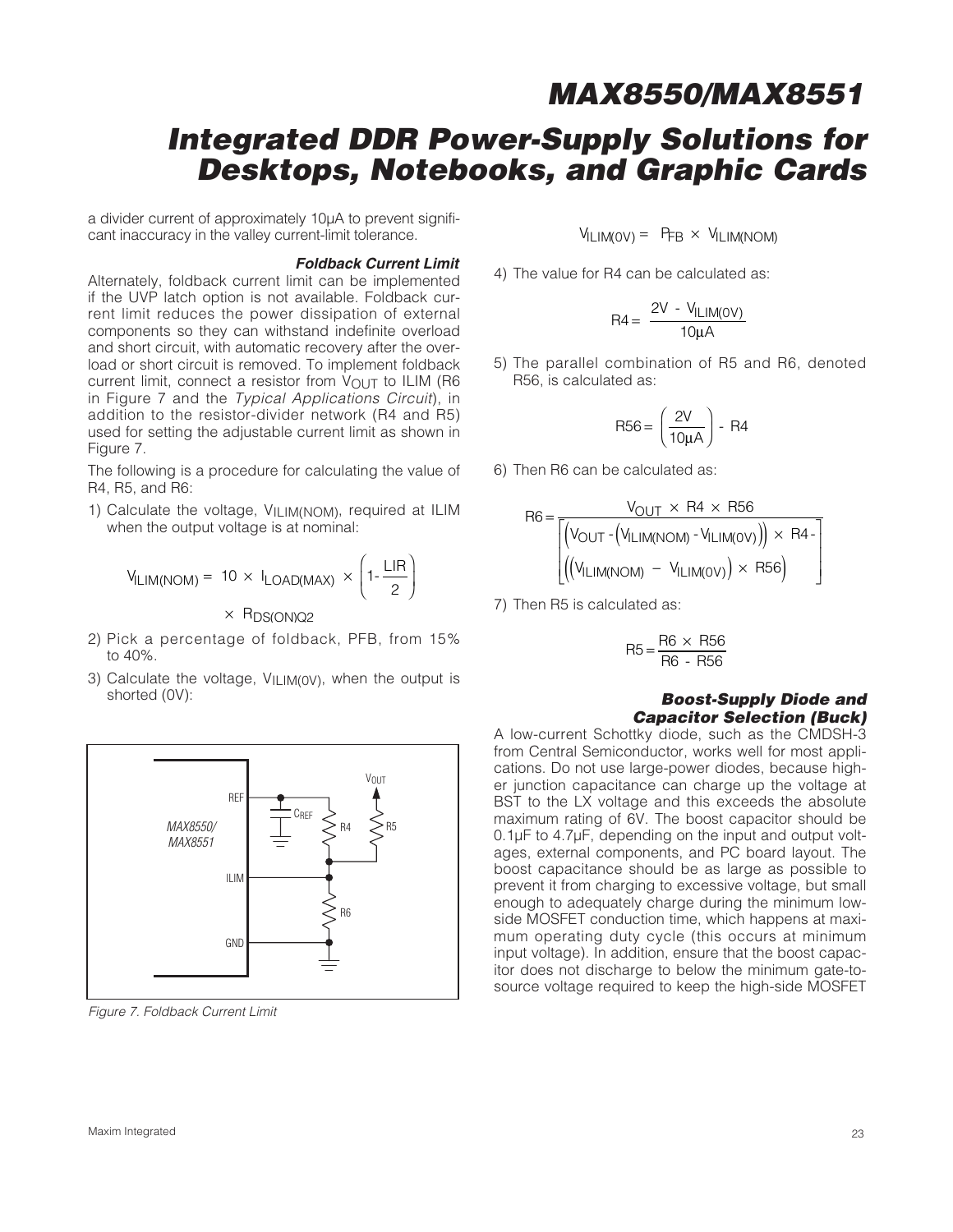## **Integrated DDR Power-Supply Solutions for Desktops, Notebooks, and Graphic Cards**



Figure 8. Typical Applications Circuit

fully enhanced for lowest on-resistance. This minimum gate-to-source voltage (V<sub>GS(MIN)</sub>) is determined by:

$$
V_{GS(MIN)} = V_{DD} \times \frac{Q_G}{C_{BOOST}}
$$

where  $V_{\text{DD}}$  is 5V,  $Q_{\text{G}}$  is the total gate charge of the high-side MOSFET, and CBOOST is the boost-capacitor value where CBOOST is C7 in the Typical Applications Circuit (Figure 8).

#### **Transient Response (Buck)**

The inductor ripple current also affects transientresponse performance, especially at low V<sub>IN</sub> - V<sub>OUT</sub> differentials. Low inductor values allow the inductor current to slew faster, replenishing charge removed from the output filter capacitors by a sudden load step.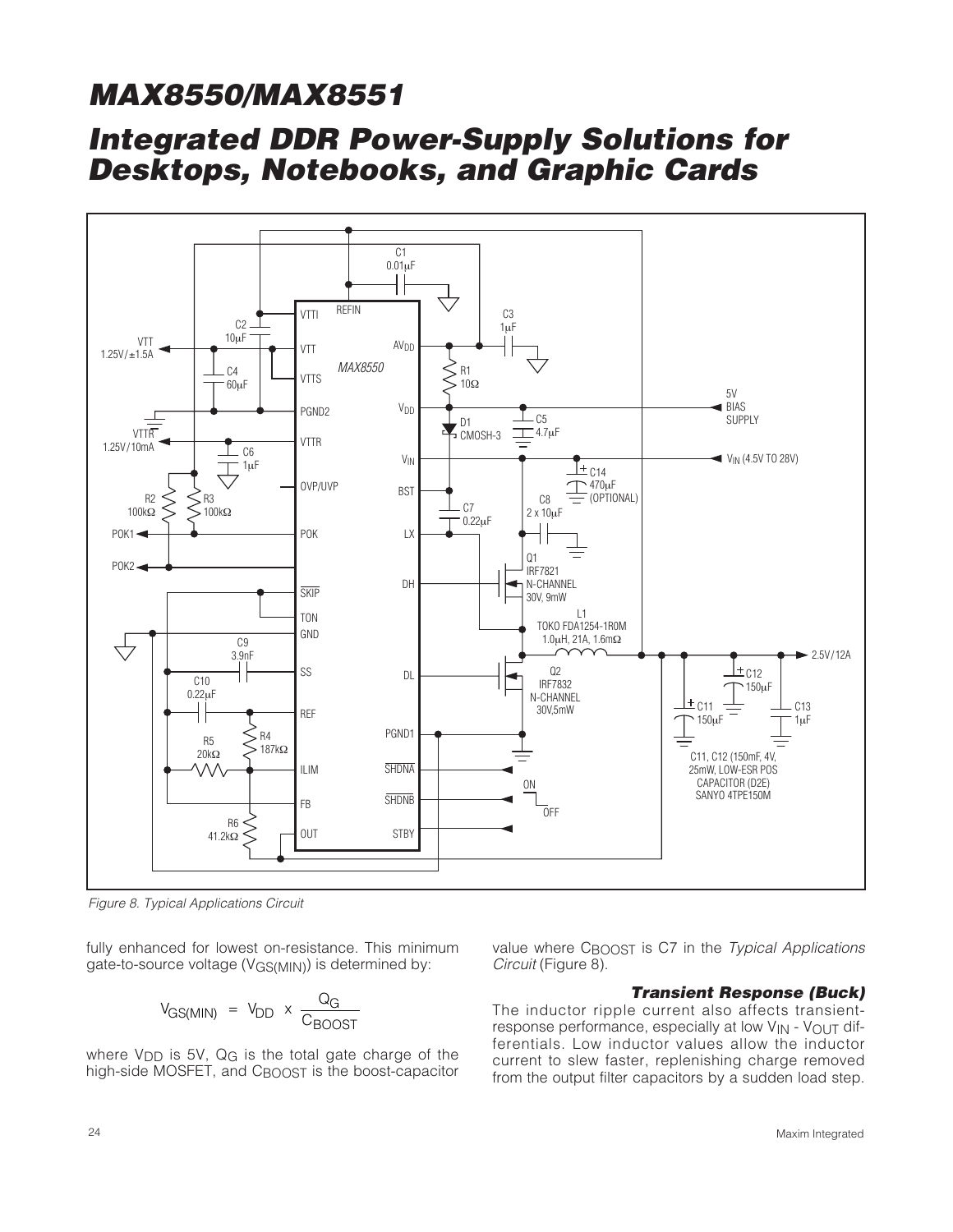## **Integrated DDR Power-Supply Solutions for Desktops, Notebooks, and Graphic Cards**

The output sag is also a function of the maximum duty factor, which can be calculated from the on-time and minimum off-time:

$$
V_{SAG} = \frac{L \times \Delta I_{LOAD(MAX)}^2 \left[ \frac{V_{OUT} \times K}{V_{IN}} + \text{ toff(MIN)} \right]}{2C_{OUT} \times V_{OUT} \left[ \frac{(V_{IN} - V_{OUT}) \times K}{V_{IN}} + \text{ toff(MIN)} \right]}
$$

where tOFF(MIN) is the minimum off-time (see the Electrical Characteristics) and K is from Table 1.

The overshoot during a full-load to no-load transient due to stored inductor energy can be calculated as:

$$
V_{SOAR} = \frac{\Delta I_{LOAD(MAX)}^{2} \times L}{2 \times C_{OUT} \times V_{OUT}}
$$

### **Applications Information**

#### **Dropout Performance (Buck)**

The output-voltage adjustable range for continuousconduction operation is restricted by the nonadjustable minimum off-time one-shot. For best dropout performance, use the slower (200kHz) on-time setting. When working with low input voltages, the duty-factor limit must be calculated using worst-case values for on- and off-times. Manufacturing tolerances and internal propagation delays introduce an error to the TON K-factor. This error is greater at higher frequencies (see Table 1). Also, keep in mind that transient-response performance of buck regulators operated too close to dropout is poor, and bulk output capacitance must often be added (see the V<sub>SAG</sub> equation in the Design Procedure section).

The absolute point of dropout is when the inductor current ramps down during the minimum off-time  $(ΔI<sub>D</sub>OWN)$ as much as it ramps up during the on-time  $(\Delta I_{UP})$ . The ratio h =  $\Delta I \cup P$  /  $\Delta I$  DOWN indicates the controller's ability to slew the inductor current higher in response to increased load, and must always be greater than 1. As h approaches 1, the absolute minimum dropout point, the inductor current cannot increase as much during each switching cycle, and VSAG greatly increases, unless additional output capacitance is used.

A reasonable minimum value for h is 1.5, but adjusting this up or down allows trade-offs between VSAG, output capacitance, and minimum operating voltage. For a given value of h, the minimum operating voltage can be calculated as:

$$
V_{IN(MIN)} = \left[\frac{V_{OUT} \times V_{DROP1}}{1 - \left(\frac{h \times t_{OFF(MIN)}}{K}\right)}\right] + V_{DROP2} - V_{DROP1}
$$

where V<sub>DROP1</sub> and V<sub>DROP2</sub> are the parasitic voltage drops in the discharge and charge paths (see the On-Time One-Shot (TON) section), tOFF(MIN) is from the Electrical Characteristics, and K is taken from Table 1. The absolute minimum input voltage is calculated with  $h = 1$ .

If the calculated V<sub>IN(MIN)</sub> is greater than the required minimum input voltage, then the operating frequency must be reduced or output capacitance added to obtain an acceptable V<sub>SAG</sub>. If operation near dropout is anticipated, calculate VSAG to be sure of adequate transient response.

A dropout design example follows:

 $V$ OUT = 2.5 $V$  $f_{SW} = 600kHz$  $K = 1.7$ us  $to$ FF(MIN) = 450ns  $V_{DROP1} = V_{DROP2} = 100mV$  $h = 1.5$  $\Gamma$  $\mathbf{I}$ 

$$
V_{IN(MIN)} = \left[ \frac{2.5V + 0.1V}{1 - \left( \frac{1.5V \times 450ns}{1.7 \mu s} \right)} \right] + 0.1V - 0.1V = 4.3V
$$

#### **Voltage Positioning (Buck)**

In applications where fast-load transients occur, the output voltage changes instantly by RESR  $\times$  COUT  $\times$  $ΔI<sub>I</sub>$   $OAD$ . Voltage positioning allows the use of fewer output capacitors for such applications, and maximizes the output-voltage AC and DC tolerance window in tight-tolerance applications.

Figure 9 shows the connection of OUT and FB in a voltage-positioned circuit. In nonvoltage-positioned circuits, the MAX8550/MAX8551 regulate at the output capacitor. In voltage-positioned circuits, the MAX8550/ MAX8551 regulate on the inductor side of the voltagepositioning resistor. VOUT is reduced to:

$$
V_{OUT(VPS)} = V_{OUT(NO\_LOAD)} - R_{POS} \times I_{LOAD}
$$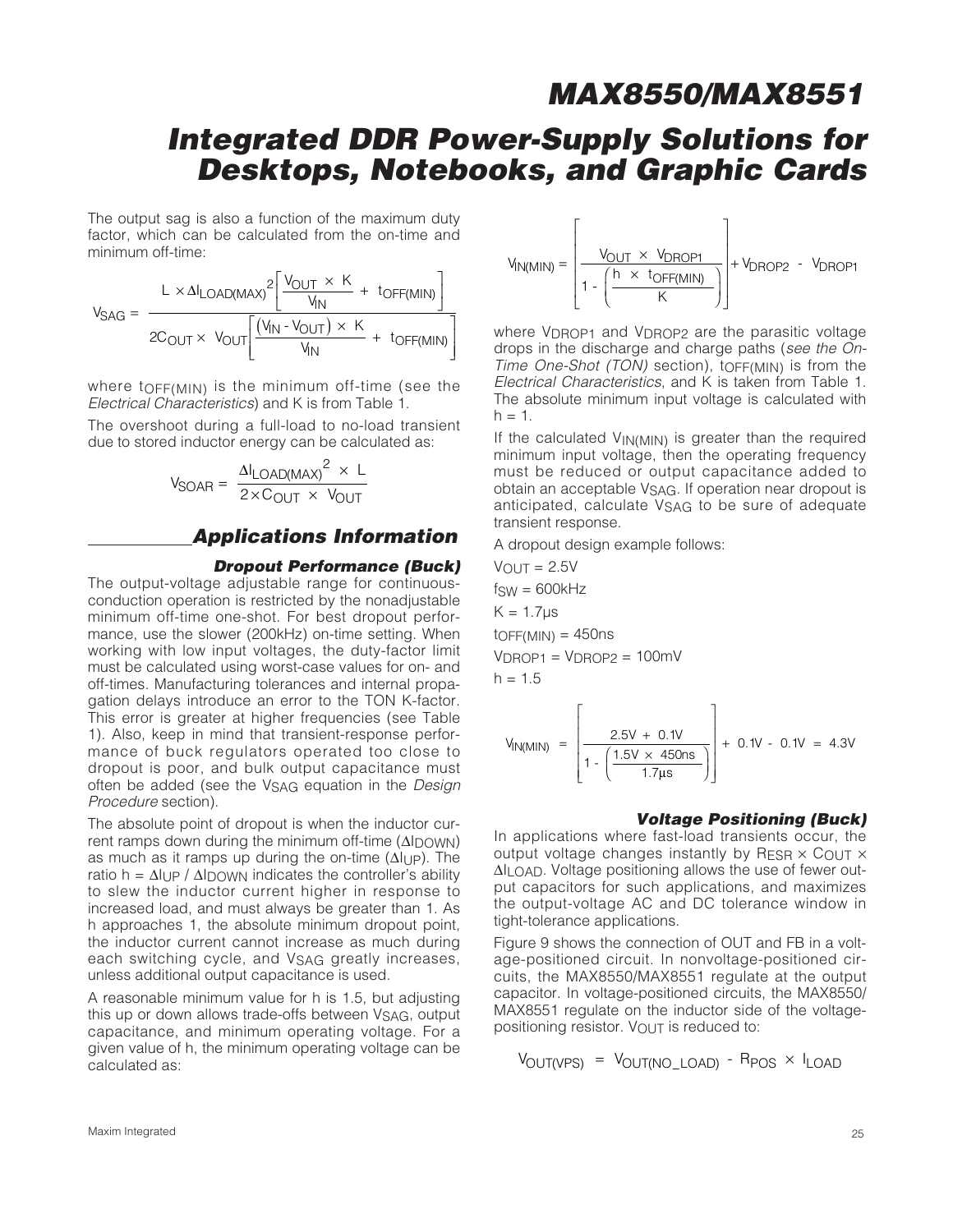## **Integrated DDR Power-Supply Solutions for Desktops, Notebooks, and Graphic Cards**



Figure 9. Voltage-Positioned Output

#### **PC Board Layout Guidelines**

Careful PC board layout is critical to achieve low switching losses and clean, stable operation. The switching power stage requires particular attention. If possible, mount all of the power components on the top side of the board, with their ground terminals flush against one another. Follow these guidelines for good PC board layout:

- Keep the high-current paths short, especially at the ground terminals. This practice is essential for stable, jitter-free operation.
- Keep the power traces and load connections short. This practice is essential for high efficiency. Using thick copper PC boards (2oz vs. 1oz) can enhance full-load efficiency by 1% or more. Correctly routing PC board traces is a difficult task that must be approached in terms of fractions of centimeters, where a single mΩ of excess trace resistance causes a measurable efficiency penalty.
- The LX and PGND1 connections to the low-side MOSFET for current sensing must be made using Kelvin-sense connections.
- When trade-offs in trace lengths must be made, it is preferable to allow the inductor-charging path to be made longer than the discharge path. For example, it is better to allow some extra distance between the input capacitors and the high-side MOSFET than to allow distance between the inductor and the low-

side MOSFET or between the inductor and the output filter capacitor.

- Route high-speed switching nodes (BST, LX, DH, and DL) away from sensitive analog areas (REF, FB, and ILIM).
- Input ceramic capacitors must be placed as close as possible to the high-side MOSFET drain and the low-side MOSFET source. Position the MOSFETs so the impedance between the input capacitor terminals and the MOSFETs is as low as possible.

#### **Special Layout Considerations for LDO Section** The capacitor (or capacitors) at VTT should be placed as close to VTT and PGND2 (pins 12 and 11) as possible to minimize the series resistance/inductance of the trace. The PGND2 side of the capacitor must be short with a low-impedance path to the exposed pad underneath the IC. The exposed pad must be star-connected to GND (pin 24), PGND1 (pin 23), and PGND2 (pin 11).

A narrower trace can be used to connect the output voltage on the VTT side of the capacitor back to VTTS (pin 9). However, keep this trace well away from potentially noisy signals such as PGND1 or PGND2. This prevents noise from being injected into the error amplifier's input. For best performance, the VTTI bypass capacitor must be placed as close to VTTI (pin 13) as possible. REFIN (pin 14) should be separately routed with a clean trace and adequately bypassed to GND. Refer to the MAX8550 evaluation kit data sheet for PC board guidelines.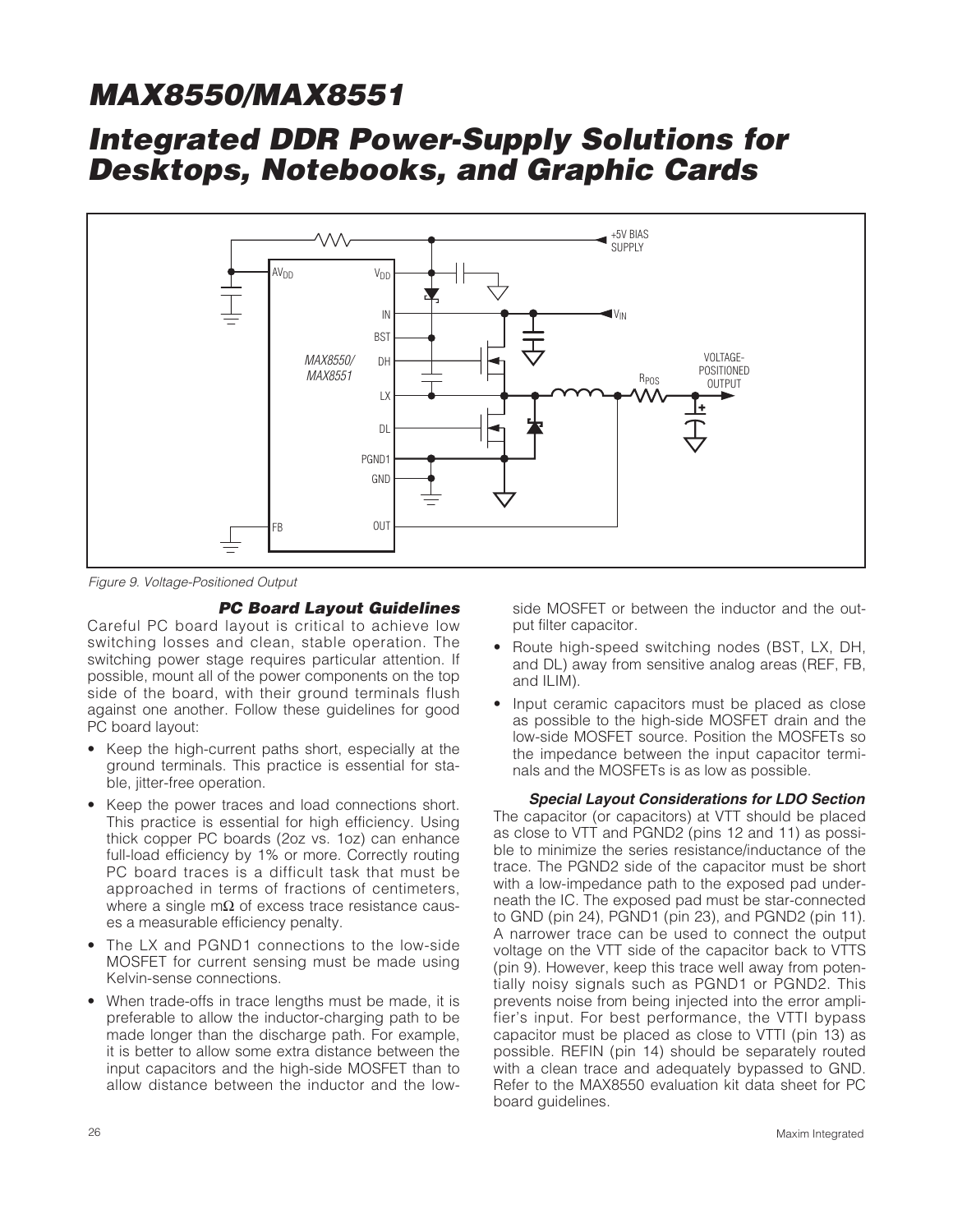## **Integrated DDR Power-Supply Solutions for Desktops, Notebooks, and Graphic Cards**

**Typical Operating Circuit**

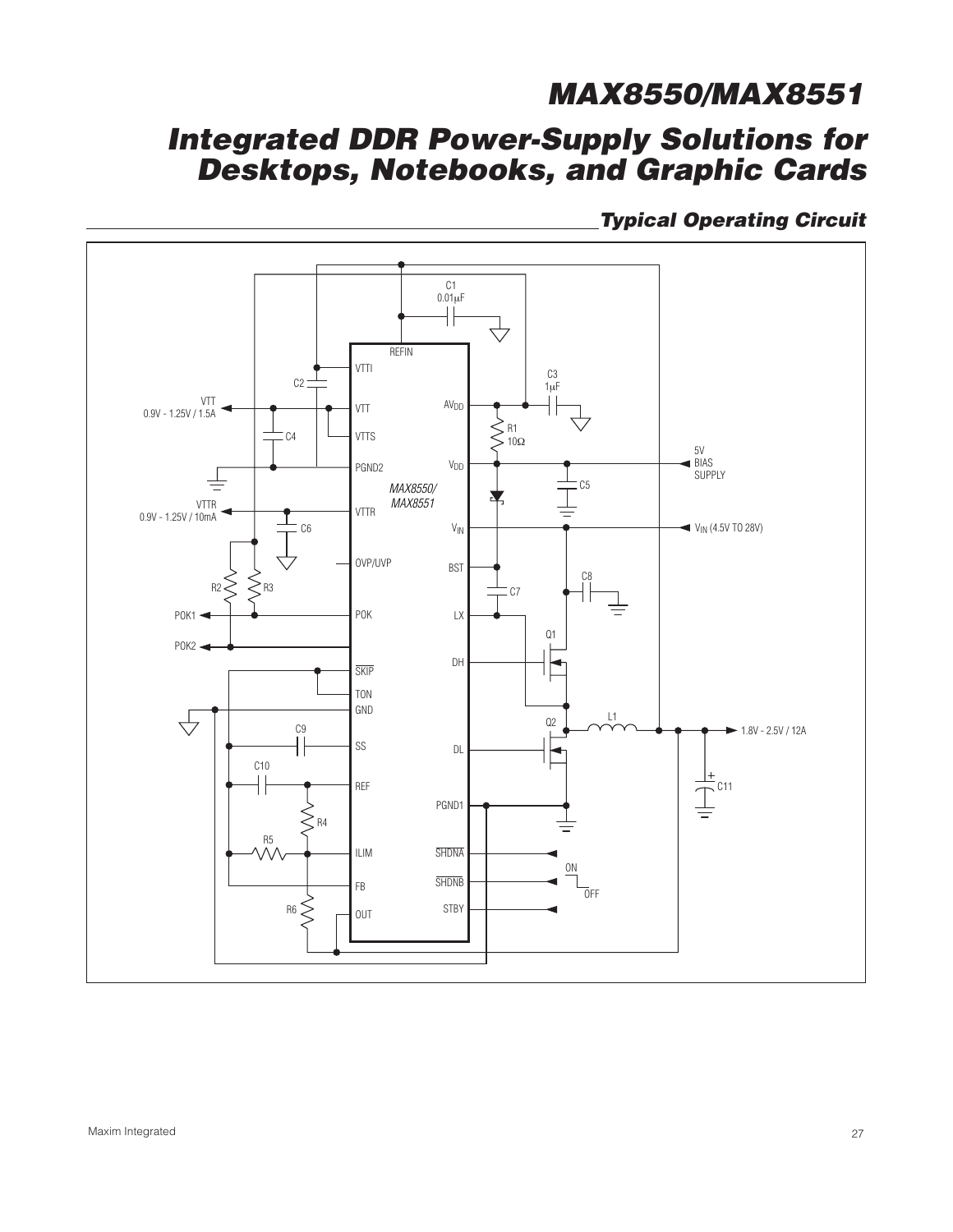## **Integrated DDR Power-Supply Solutions for Desktops, Notebooks, and Graphic Cards**

### **Chip Information**

PROCESS: BiCMOS

### **Package Information**

For the latest package outline information and land patterns (footprints), go to **www.maximintegrated.com/packages**. Note that a "+", "#", or "-" in the package code indicates RoHS status only. Package drawings may show a different suffix character, but the drawing pertains to the package regardless of RoHS status.

| <b>PACKAGE</b> | <b>PACKAGE</b> | OUTLINE NO. | <b>LAND</b>        |
|----------------|----------------|-------------|--------------------|
| <b>TYPE</b>    | <b>CODE</b>    |             | <b>PATTERN NO.</b> |
| 28 TOFN-EP     | T2855-6        | 21-0140     | 90-0026            |